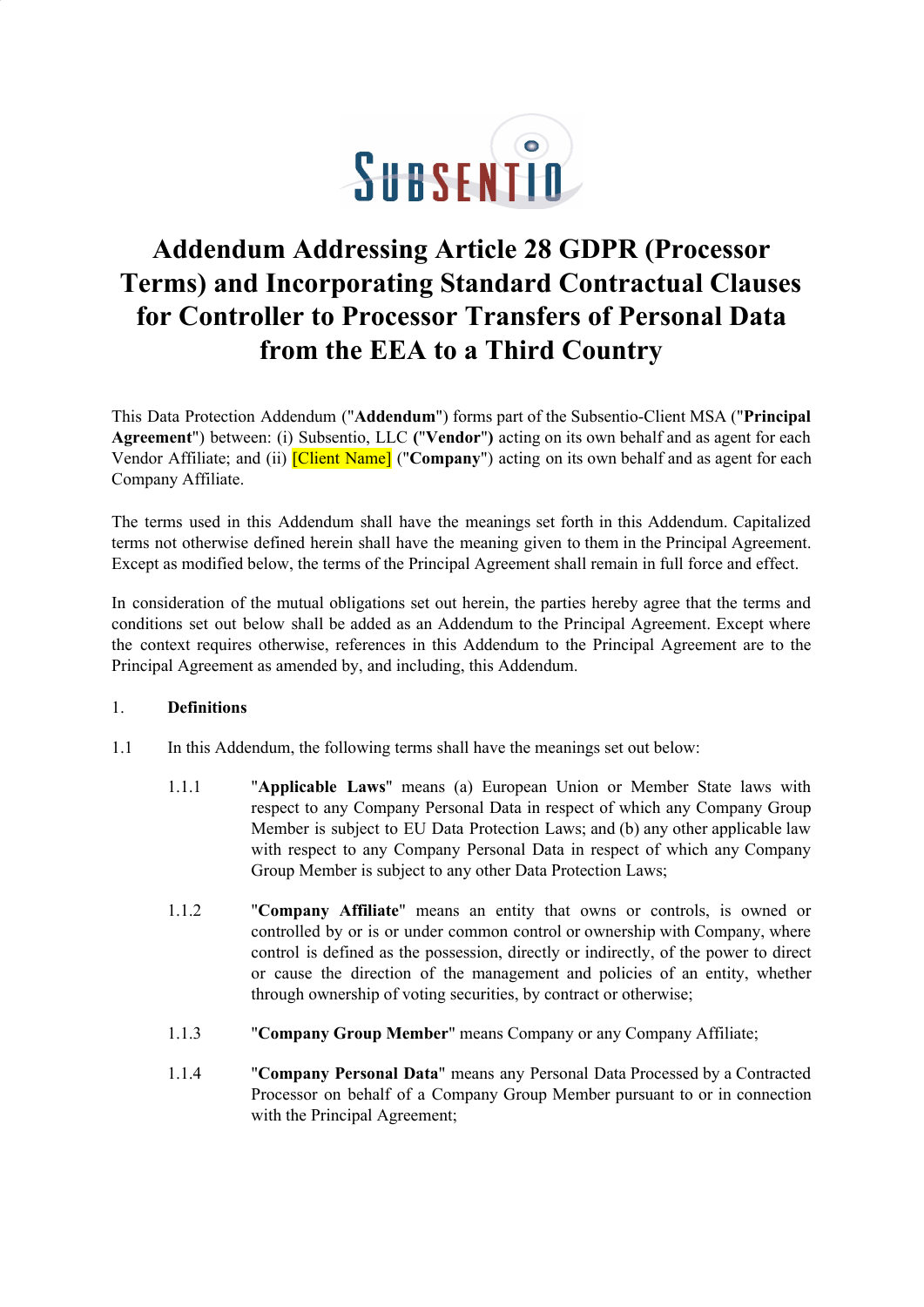- 1.1.5 "**Contracted Processor**" means Vendor or a Subprocessor;
- 1.1.6 "**Data Protection Laws**" means EU Data Protection Laws;
- 1.1.7 "**EEA**" means the European Economic Area;
- 1.1.8 "**EU Data Protection Laws**" means EU Directive 95/46/EC, as transposed into domestic legislation of each Member State and as amended, replaced or superseded from time to time, including by the GDPR and laws implementing or supplementing the GDPR;
- 1.1.9 "**GDPR**" means EU General Data Protection Regulation 2016/679;
- 1.1.10 "**Restricted Transfer**" means:
	- 1.1.10.1 a transfer of Company Personal Data from any Company Group Member to a Contracted Processor; or
	- 1.1.10.2 an onward transfer of Company Personal Data from a Contracted Processor to a Contracted Processor, or between two establishments of a Contracted Processor,
- in each case, where such transfer would be prohibited by Data Protection Laws (or by the terms of data transfer agreements put in place to address the data transfer restrictions of Data Protection Laws) in the absence of the Standard Contractual Clauses to be established under section [12](#page-5-0) below;
- 1.1.11 "**Services**" means the services and other activities to be supplied to or carried out by or on behalf of Vendor for Company Group Members pursuant to the Principal Agreement;
- 1.1.12 "**Standard Contractual Clauses**" means the contractual clauses set out in Annex 2, amended as indicated in that Annex;
- 1.1.13 "**Subprocessor**" means any person (including any third party and any Vendor Affiliate, but excluding an employee of Vendor or any of its sub-contractors) appointed by or on behalf of Vendor or any Vendor Affiliate to Process Personal Data on behalf of any Company Group Member in connection with the Principal Agreement; and
- 1.1.14 "**Vendor Affiliate**" means an entity that owns or controls, is owned or controlled by or is or under common control or ownership with Vendor, where control is defined as the possession, directly or indirectly, of the power to direct or cause the direction of the management and policies of an entity, whether through ownership of voting securities, by contract or otherwise.
- 1.2 The terms, "**Commission**", "**Controller**", "**Data Subject**", "**Member State**", "**Personal Data**", "**Personal Data Breach**", "**Processing**" and "**Supervisory Authority**" shall have the same meaning as in the GDPR, and their cognate terms shall be construed accordingly.
- 1.3 The word "**include**" shall be construed to mean include without limitation.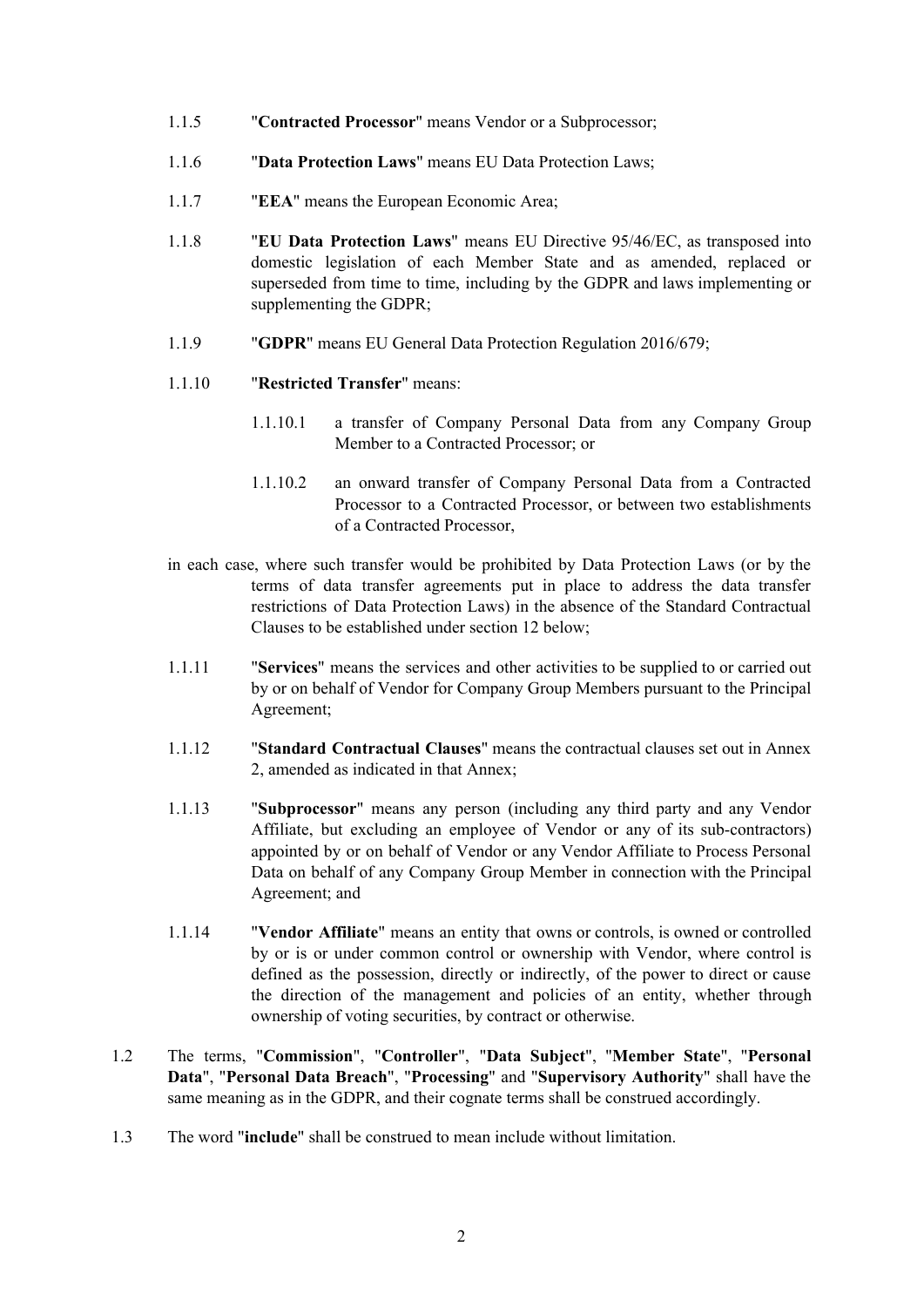## 2. **Authority**

Vendor warrants and represents that it has duly and effectively authorized its Vendor Affiliates to Process Company Personal Data on behalf of one or more Company Group Members.

## 3. **Processing of Company Personal Data**

- 3.1 Vendor and each Vendor Affiliate shall:
	- 3.1.1 comply with all applicable Data Protection Laws in the Processing of Company Personal Data; and
	- 3.1.2 not Process Company Personal Data other than pursuant to the Principal Agreement unless Processing is required by Applicable Laws to which the relevant Contracted Processor is subject, in which case Vendor or the relevant Vendor Affiliate shall to the extent permitted by Applicable Laws inform the relevant Company Group Member of that legal requirement before the relevant Processing of that Personal Data.
- <span id="page-2-0"></span>3.2 Each Company Group Member:
	- 3.2.1 instructs Vendor and each Vendor Affiliate (and authorises Vendor and each Vendor Affiliate to instruct each Subprocessor) to:
		- 3.2.1.1 Process Company Personal Data; and
		- 3.2.1.2 in particular, transfer Company Personal Data to any country or territory,
		- as reasonably necessary for the provision of the Services and consistent with the Principal Agreement; and
	- 3.2.2 warrants and represents that it is and will at all relevant times remain duly and effectively authorised to give the instruction set out in section [3.2.1](#page-2-0) on behalf of each relevant Company Affiliate.
- 3.3 Annex 1 to this Addendum sets out certain information regarding the Contracted Processors' Processing of the Company Personal Data as required by article 28(3) of the GDPR. Company and Vendor may make reasonable amendments to Annex 1 from time to time as they reasonably consider necessary to meet those requirements.

#### 4. **Vendor and Vendor Affiliate Personnel**

Vendor and each Vendor Affiliate shall take reasonable steps to ensure the reliability of any employee, agent or contractor of any Contracted Processor who may have access to the Company Personal Data, ensuring in each case that access is strictly limited to those individuals who need to know / access the relevant Company Personal Data, as strictly necessary for the purposes of the Principal Agreement, and to comply with Applicable Laws in the context of that individual's duties to the Contracted Processor, ensuring that all such individuals are subject to confidentiality undertakings or professional or statutory obligations of confidentiality.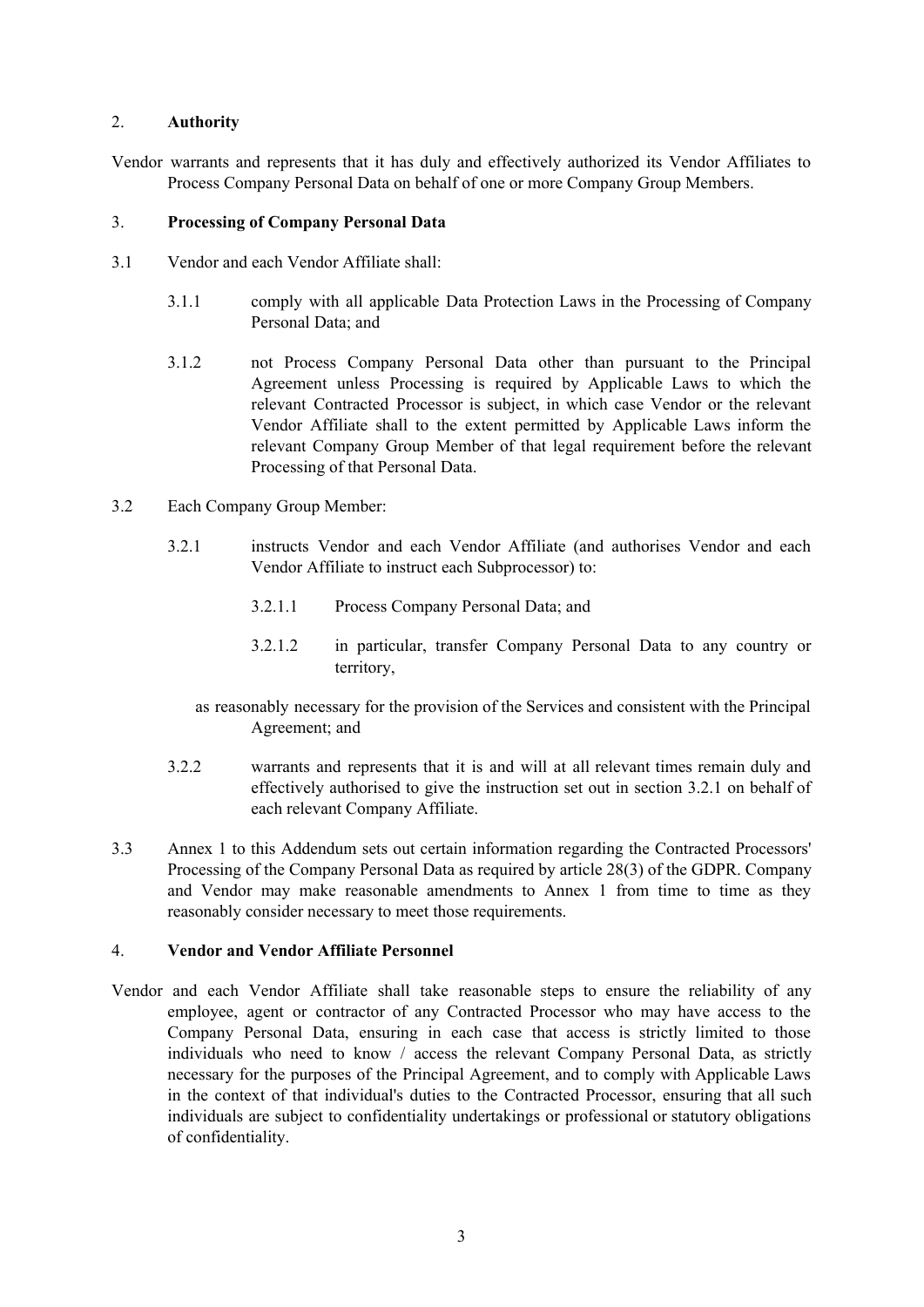## 5. **Security**

- 5.1 Taking into account the state of the art, the costs of implementation and the nature, scope, context and purposes of Processing as well as the risk of varying likelihood and severity for the rights and freedoms of natural persons, Vendor and each Vendor Affiliate shall in relation to the Company Personal Data implement appropriate technical and organizational measures to ensure a level of security appropriate to that risk, including, as appropriate, the measures referred to in Article 32(1) of the GDPR.
- <span id="page-3-0"></span>5.2 In assessing the appropriate level of security, Vendor and each Vendor Affiliate shall take account in particular of the risks that are presented by Processing, in particular from a Personal Data Breach.

## 6. **Subprocessing**

- <span id="page-3-2"></span>6.1 Each Company Group Member authorises Vendor and each Vendor Affiliate to appoint (and permit each Subprocessor appointed in accordance with this section [6](#page-3-0) to appoint) Subprocessors in accordance with this section [6](#page-3-0) and any restrictions in the Principal Agreement.
- <span id="page-3-1"></span>Vendor and each Vendor Affiliate may continue to use those Subprocessors already engaged by Vendor or any Vendor Affiliate as of the date of this Addendum, subject to Vendor and each Vendor Affiliate in each case as soon as practicable meeting the obligations set out in section [6.4.](#page-3-1) Vendor shall give Company prior written notice of the appointment of any new Subprocessor, including full details of the Processing to be undertaken by the Subprocessor.
- 6.2 With respect to each Subprocessor, Vendor or the relevant Vendor Affiliate shall:
	- 6.2.1 before the Subprocessor first Processes Company Personal Data (or, where relevant, in accordance with section [6.2\)](#page-3-2), carry out adequate due diligence to ensure that the Subprocessor is capable of providing the level of protection for Company Personal Data required by the Principal Agreement;
	- 6.2.2 ensure that the arrangement between on the one hand (a) Vendor, or (b) the relevant Vendor Affiliate, or (c) the relevant intermediate Subprocessor; and on the other hand the Subprocessor, is governed by a written contract including terms which offer at least the same level of protection for Company Personal Data as those set out in this Addendum and meet the requirements of article 28(3) of the GDPR;
	- 6.2.3 Vendor and each Vendor Affiliate shall ensure that each Subprocessor Processes Company Personal Data as if it were party to this Addendum in place of Vendor.

#### 7. **Data Subject Rights**

7.1 Taking into account the nature of the Processing, Vendor and each Vendor Affiliate shall assist each Company Group Member by implementing the measures of this subsection, insofar as this is possible, for the fulfilment of the Company Group Members' obligations to respond to requests from Data Subjects.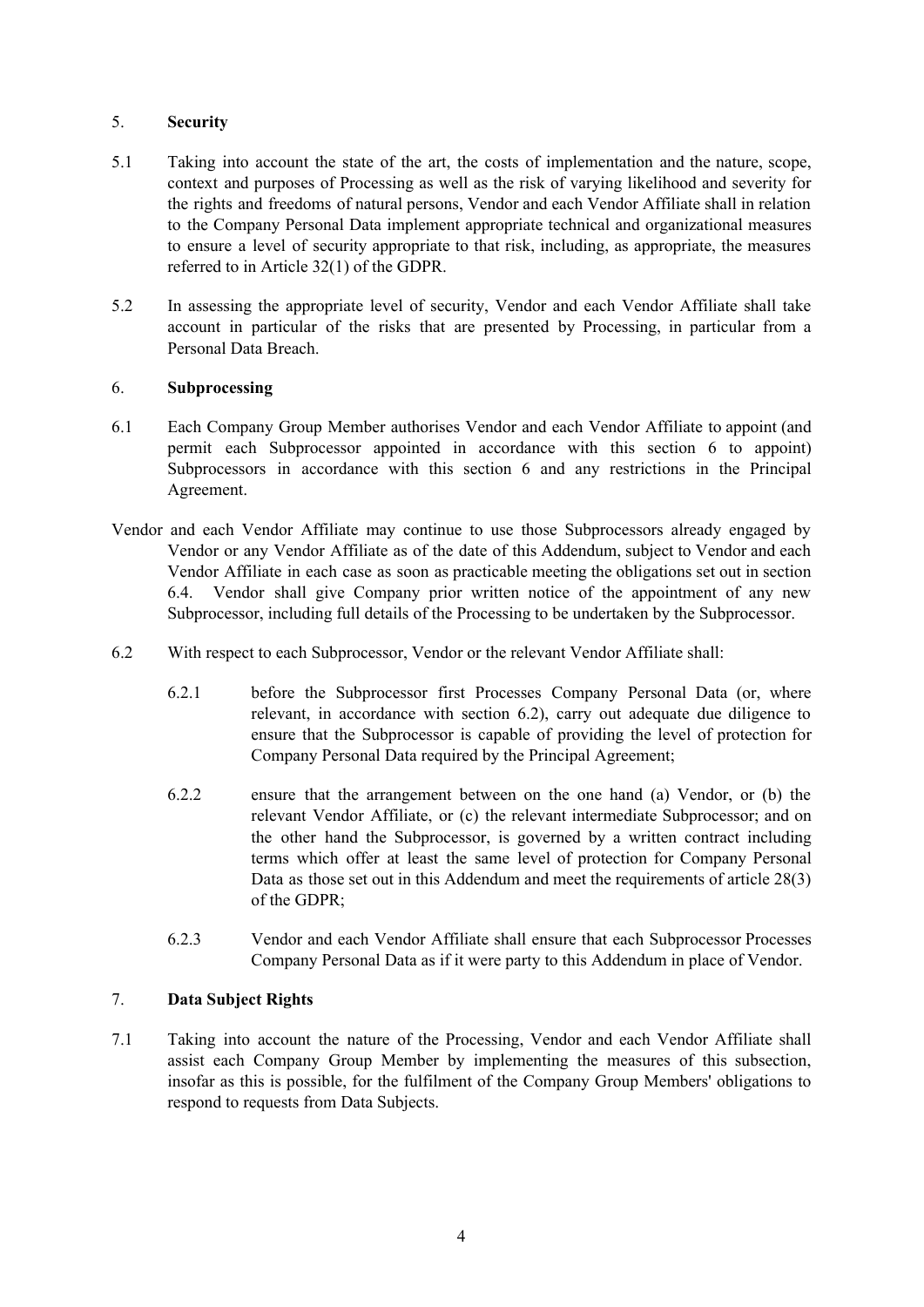## 7.2 Vendor shall:

- 7.2.1 promptly notify Company if any Contracted Processor receives a request from a Data Subject under any Data Protection Law regarding Company Personal Data; and
- 7.2.2 ensure that the Contracted Processor does not respond to that request except on the documented instructions of Company or the relevant Company Affiliate.

## 8. **Personal Data Breach**

- 8.1 Vendor shall notify Company without undue delay if Vendor or any Subprocessor becomes aware of a Personal Data Breach affecting Company Personal Data, providing Company with sufficient information to allow each Company Group Member to meet any obligations to report or inform Data Subjects of the Personal Data Breach under the Data Protection Laws.
- 8.2 Vendor shall co-operate with Company and each Company Group Member and take such reasonable commercial steps as are directed by Company to assist in the investigation, mitigation and remediation of each such Personal Data Breach.

## 9. **Data Protection Impact Assessment and Prior Consultation**

Vendor and each Vendor Affiliate shall provide each Company Group Member with Vendor's most current data protection impact assessment upon request by Company.

## 10. **Deletion or return of Company Personal Data**

- 10.1 Upon termination of the Principal Agreement, Vendor and each Vendor Affiliate shall promptly delete Company's Personal Data unless, by the termination date, Company requests the return of such Personal Data.
- 10.2 If Company requests the return of Company's Personal Data, Vendor and each Vendor Affiliate shall return the Personal Data in a secure manner.
- 10.3 Each Contracted Processor may retain Company Personal Data to the extent required by Applicable Laws and only to the extent and for such period as required by Applicable Laws and always provided that Vendor and each Vendor Affiliate shall ensure the confidentiality of all such Company Personal Data and shall ensure that such Company Personal Data is only Processed as necessary for the purpose(s) specified in the Applicable Laws requiring its storage and for no other purpose.

#### 11. **Audit rights**

- 11.1 Vendor and each Vendor Affiliate shall make available to each Company Group Member on request all information necessary to demonstrate compliance with this Addendum, and shall allow for and contribute to audits, including inspections, by any Company Group Member in relation to the Processing of the Company Personal Data by the Contracted Processors.
- 11.2 In recognition of Vendor's security and privacy standards, audits and inspections under this subsection shall be conducted via information exchanges, as opposed to physical entry into any Vendor or Vendor Affiliate premises, and shall not include the audit or inspection of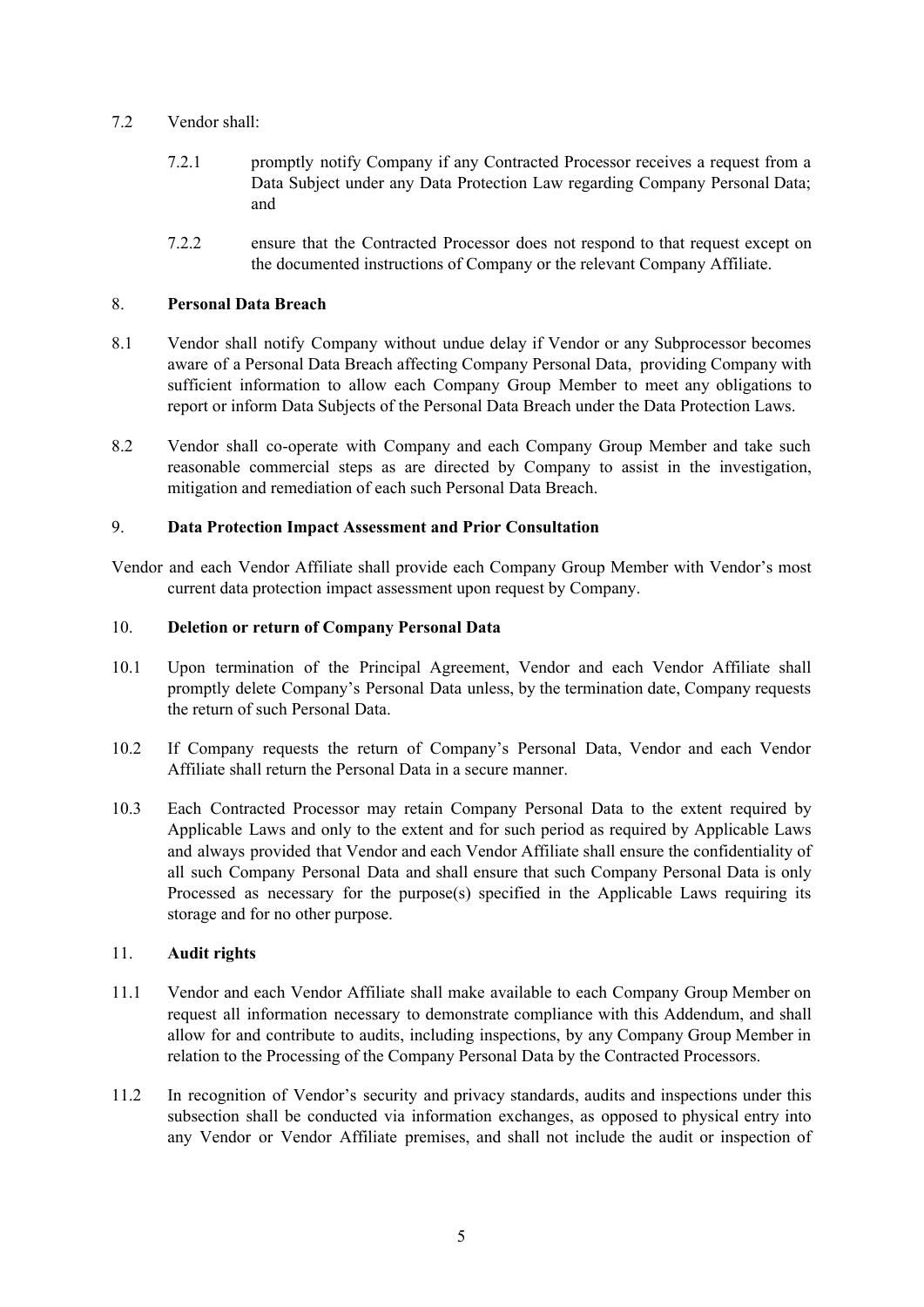proprietary information such as hardware, software, financial data, client names, or client subscriber information.

<span id="page-5-0"></span>11.3 Company or the relevant Company Affiliate undertaking an audit shall give Vendor or the relevant Vendor Affiliate reasonable notice of any audit or inspection to be conducted under this section.

## 12. **Restricted Transfers**

- 12.1 Each Company Group Member (as "data exporter") and each Contracted Processor, as appropriate, (as "data importer") hereby enter into the Standard Contractual Clauses in respect of any Restricted Transfer from that Company Group Member to that Contracted Processor.
- 12.2 The Standard Contractual Clauses shall come into effect when:
	- 12.2.1 the data exporter becomes a party to them;
	- 12.2.2 the data importer becomes a party to them; and
	- 12.2.3 Company commences the relevant Restricted Transfer.
- 12.3 The purpose of this Section is to transfer Company Personal Data without breach of applicable Data Protection Law.
- 12.4 Company warrants and represents that it shall transfer Company Personal Data to Vendor or a Vendor Affiliate only in accordance with the Principal Agreement and only upon providing a written authorization for Vendor or a Vendor Affiliate to process the Company Personal Data.

#### 13. **General Terms**

- 13.1 Without prejudice to clauses 7 (Mediation and Jurisdiction) and 9 (Governing Law) of the Standard Contractual Clauses:
	- 13.1.1 the parties to this Addendum hereby submit to the choice of jurisdiction stipulated in the Principal Agreement with respect to any disputes or claims howsoever arising under this Addendum, including disputes regarding its existence, validity or termination or the consequences of its nullity; and
	- 13.1.2 this Addendum and all non-contractual or other obligations arising out of or in connection with it are governed by the laws of the country or territory stipulated for this purpose in the Principal Agreement.
- <span id="page-5-1"></span>13.2 Nothing in this Addendum reduces Vendor's or any Vendor Affiliate's obligations under the Principal Agreement in relation to the protection of Personal Data or permits Vendor or any Vendor Affiliate to Process (or permit the Processing of) Personal Data in a manner which is prohibited by the Principal Agreement. In the event of any conflict or inconsistency between this Addendum and the Standard Contractual Clauses, the Standard Contractual Clauses shall prevail.
- 13.3 Subject to section [13.2](#page-5-1), with regard to the subject matter of this Addendum, in the event of inconsistencies between the provisions of this Addendum and any other agreements between the parties, including the Principal Agreement and including (except where explicitly agreed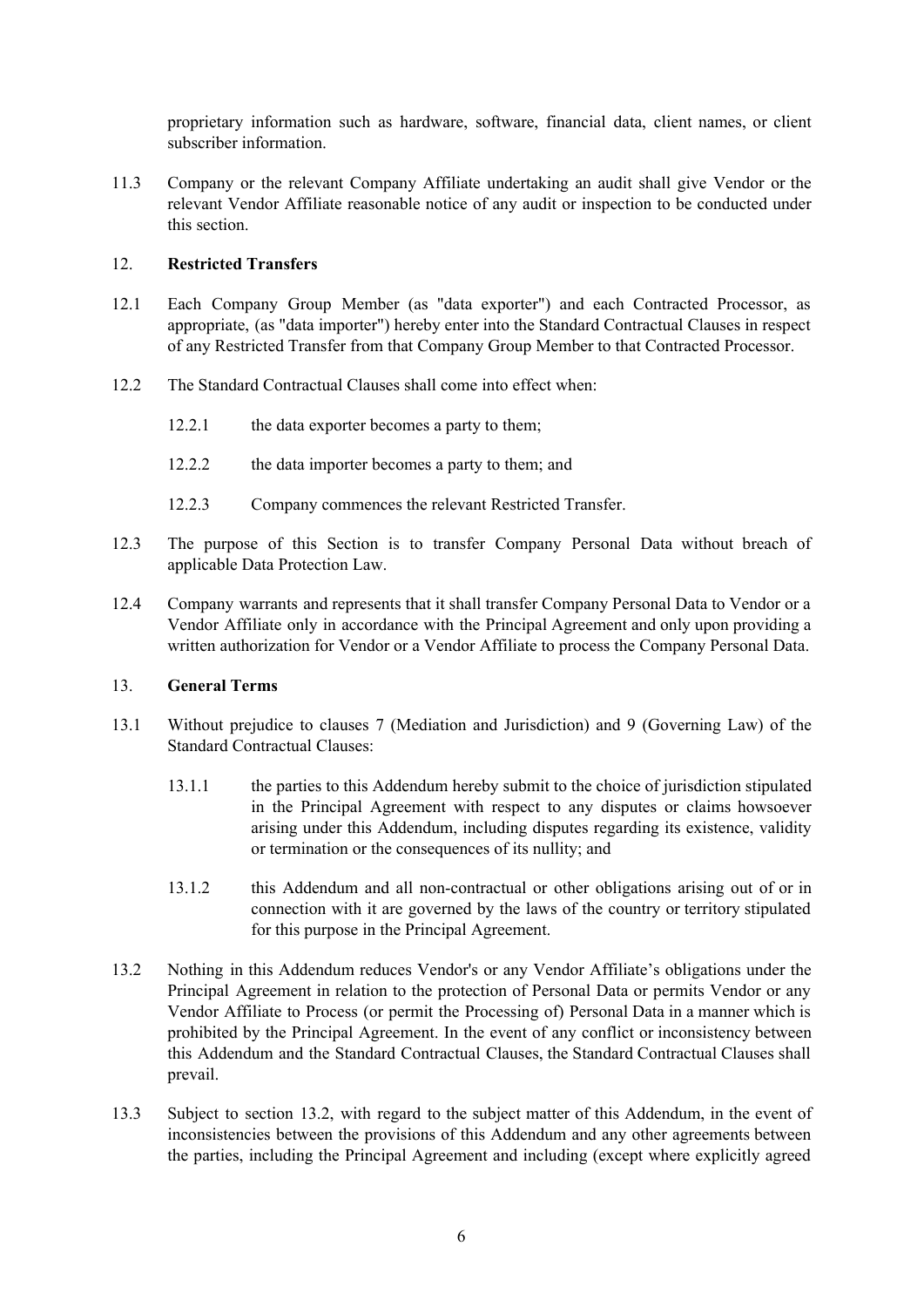otherwise in writing, signed on behalf of the parties) agreements entered into or purported to be entered into after the date of this Addendum, the provisions of this Addendum shall prevail.

- 13.4 Company and Vendor may from time to time amend this Addendum to modify the Standard Contractual Clauses as need to allow Restricted Transfers to be made (or continue to be made) without breach of Data Protection Law. If either Party requests a modification of this Addendum the other Party shall promptly co-operate to negotiate such modification in good faith.
- 13.5 Should any provision of this Addendum be invalid or unenforceable, the remainder of this Addendum shall remain valid and in force. The invalid or unenforceable provision shall be either (i) amended as necessary to ensure its validity and enforceability, while preserving the parties' intentions as closely as possible or, if this is not possible, (ii) construed in a manner as if the invalid or unenforceable part had never been contained therein.

IN WITNESS WHEREOF, this Addendum is entered into and becomes a binding part of the Principal Agreement with effect from the date first set out above.

## **[Company]**

| Signature   |  |  |
|-------------|--|--|
| Name        |  |  |
| Title       |  |  |
| Date Signed |  |  |

# **[Vendor]**

| Signature |  |  |  |
|-----------|--|--|--|
|           |  |  |  |
| Name      |  |  |  |

| Title |  |  |  |
|-------|--|--|--|
|       |  |  |  |

| Date Signed |
|-------------|
|-------------|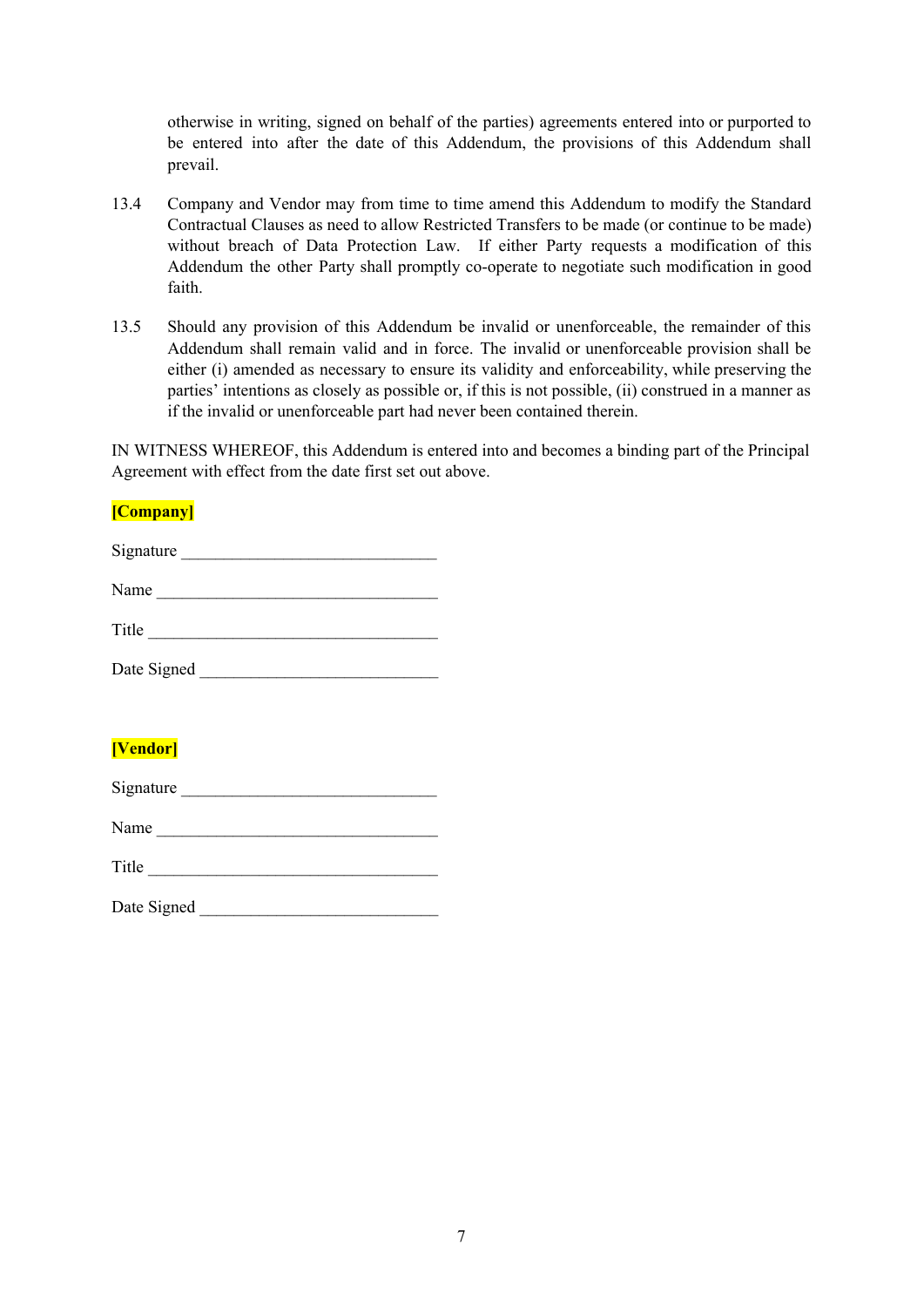#### **ANNEX 1: DETAILS OF PROCESSING OF COMPANY PERSONAL DATA**

Pursuant to GDPR Article 28(3), the following describes the Processing of Company Personal Data by Vendor and Vendor Affiliates.

### I. **DATA CLASSIFICATION**

Subsentio organizes data into three categories:

- (1) national security;
- (2) personal/case sensitive; and
- (3) and non-sensitive.
- In the United States, national security data primarily includes court orders, national security letters, and related subscriber information and communications disclosed under the Foreign Intelligence Surveillance Act (FISA). In other countries, national security data includes the same type of information and communications disclosed under statutes that parallel FISA.
- Subsentio's definition of personal/case sensitive data tracks the GDPR definition of "personal data." It is "data from which a living individual can be identified or identifiable (by anyone), whether directly or indirectly, by all means reasonably likely to be used." Personal data includes the names, addresses, online identifiers, credit card payment information and any other "subscriber information" belonging to communication service provider (CSP) subscribers. The definition also includes communications content, regardless of whether the content is transmitted in real time (e.g. a telephone call) or stored (e.g. email). Another form of personal data is communications transactional information, also known as metadata. The metadata of a communication (e.g. a call or broadband session) indicates the time and date of the communication, as well as the related duration. Finally, personal data includes a subscriber's wireless location, whether determined through cell site triangulation or GPS readings.
- Personal data is case sensitive when gathered by an LEA pursuant to a criminal or national security investigation. Subsentio does not disclose case sensitive data to anyone other than the LEA authorized to receive the data.
- Even when personal data is processed for a civil proceeding, and is therefore not case sensitive, it still deserves a high level of privacy protection. In fact, there is only one privacy-related difference between a civil proceeding and a criminal/national security proceeding. In the civil context we may notify subscribers named in the instruments of due process that they are subject to data requests so they may take legal actions to protect the privacy of their data. For example, a subscriber may choose to file a motion to quash before the presiding court. We provide these notices if requested by our CSP clients, who are the principals in our agent-principal relationships. In the criminal/national security context we lack the flexibility of providing subscriber notices because the related instruments of due process routinely contain "do not disclose" orders to prevent leaks of case sensitive information to the targeted suspects.
- Non-sensitive data is any data that does not fall in the categories of national security or personal/case sensitive.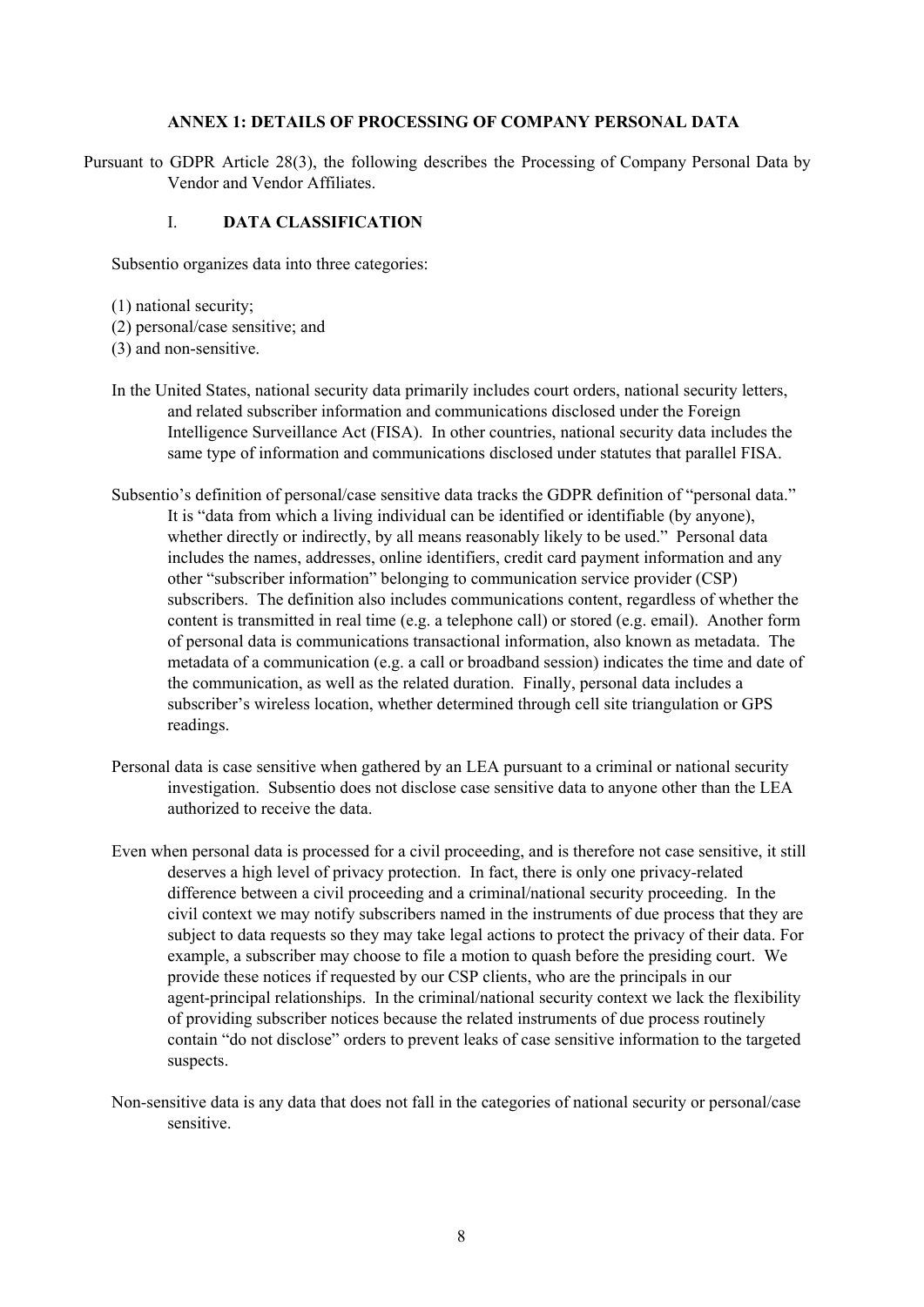## II. **DATA PROCESSING IN THE LAWFUL INTERCEPT (LI) SERVICE**

The following GDPR policies govern Subsentio's LI service on behalf of its CSP clients in support of law enforcement agency (LEA) investigations.

## A. **LI Order Validation**

- When a US-based LI order is served on a client, Subsentio's Law Enforcement Liaison Division (LELD) forwards a copy of the order via secure transmission to Legal, and Legal reviews it for validity. The client and its counsel may also conduct a validation review. If the US-based LI order is issued pursuant to a national security investigation, only LELD will perform the review because they have the required security clearances. However, the client may decide to designate its own cleared personnel for this purpose. In either case, the designated validation shall be done at all times according to the policies and procedures agreed to by Subsentio and the client.
- In an emergency investigation in the US, where an LEA alerts Subsentio to a life-or-death situation (or other threat of bodily harm) and claims there is no time to obtain regular LI authority, Subsentio follows the emergency procedure permitted under the US Wiretap Act. We document the LEA representations regarding the exigent circumstances and activate the LI solution only temporarily. After 48 hours, unless the LEA replaces the emergency LI authority with regular authority, Subsentio terminates the LI. Subsentio likewise follows the emergency LI procedures of foreign jurisdictions.
- The handling of national security LI orders follows the applicable nation's national security laws. For example, in US national security investigations, LELD (not Legal) performs the LI order validation. In foreign national security investigations, only the client or its counsel would perform the validation.
- If the validation process reveals a defect in a US order, LELD communicates the determination to the case agent. Where there is a defect in a foreign order, the client or its counsel would inform the case agent. In any event, the order is not implemented until and unless the defect is cured.
- At the end of the validation process the client authorizes Subsentio to implement the LI order by sending Subsentio a signed service provider authorization form.

#### B. **LI Order Implementation**

- Assuming the LI order is valid, LELD staff records the LI order information and contacts the LEA to arrange a secure connection (or store-and-forward delivery method) between the CSP network and the LEA monitoring point for transmission of the intercepted data. If Subsentio receives the contact information of an LEA agent to establish the connectivity, Subsentio would use the contact information only for that purpose.
- To implement a US LI order, LELD staff first records the profile facts of the case, including the authorizing court, the authorized LEA, the type of LI ordered, the subscriber's unique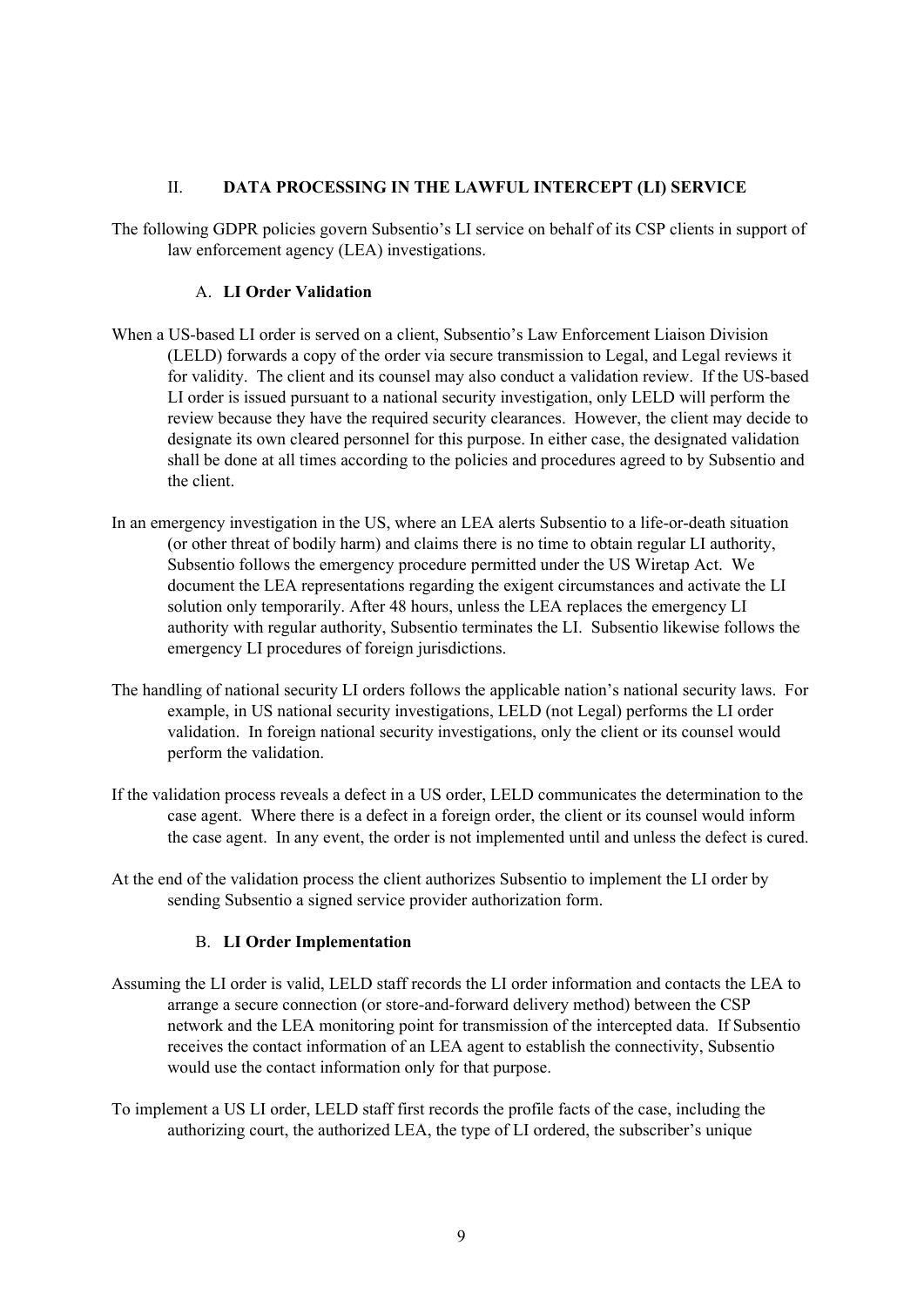identifier (e.g. telephone number, IP address, MAC address), and the date. The record is then securely stored.

- Next, LELD staff activates the CSP's LI solution in accordance with the LI order. Certain LI solutions involve technology that requires the technical expertise of the LAES Engineering staff. In those situations, the LAES Engineering staff will activate the solution to intercept the target or targets named in the order. On the LI expiration date, the LI solution is automatically deactivated pursuant to a setting programmed at the time of activation. The LI would continue for a longer period only if the CSP is served with a valid renewal order prior to the expiration date. LELD staff inserts the deactivation date in its record of the case and advises both the LEA and CSP of the deactivation time and date. LELD then files the record in secure storage.
- In foreign jurisdictions that prohibit the transfer of personal information beyond their borders, Subsentio retains citizens of the host country to perform the LI work in-country. In foreign countries that lack such "data localization" laws, Subsentio protects the privacy of cross-border data transfers by entering into "standard contractual clauses," also known as "model clauses," with its international clients. The only item of personal information to be transferred under the model clauses is the suspect's unique identifier.
- Certain LI implementations may span two or more jurisdictions. For example, in a cloud-based LI solution, the targeted data is intercepted at a data center instead of a switching office or session border controller. The data is then mediated and forwarded to the LEA monitoring point. In this scenario the suspect, the data center, and the LEA may be located in different countries. This is known as a "cross-border" intercept. The international community has not harmonized its LI jurisdictional laws to accommodate cross-border intercepts. As a result, a cross-border intercept may pose a conflict between the surveillance law of one country and the privacy law of another. Subsentio's policy is to minimize these conflicts as much as possible through coordination with the affected governmental authorities.
- The communications Subsentio intercepts and delivers in the course of an LI are those processed by the CSP client network. Subsentio does not modify the data; it only formats the data to prepare it for delivery to the LEA. Most often, the formatting is performed in accordance with LEA/industry-recognized LI technical standards. Subsentio does not store LI data. In some LI solutions, data packets are buffered (temporarily held in a reserve area of memory) to ensure the accuracy of the delivery.

Subsentio observes the following LI security standards:

- 1. Subsentio's LI servers contain an OS-based firewall that restricts incoming traffic based on source IP addresses.
- 2. Only two ethernet communications ports are available on our LI servers and both involve a secure encapsulation and authentication process, port 22 (SSH) and 443 (HTTPS). Access to port 22 requires a Subsentio generated SSH RSA key with a passphrase. Access to port 443 requires Subsentio-issued public and private X.509 certificates.
- 3. Remote access requires a user ID with a strong/complex password management.
- 4. Provisioned targeting data on the servers is encrypted using a file-based AES-256 encryption.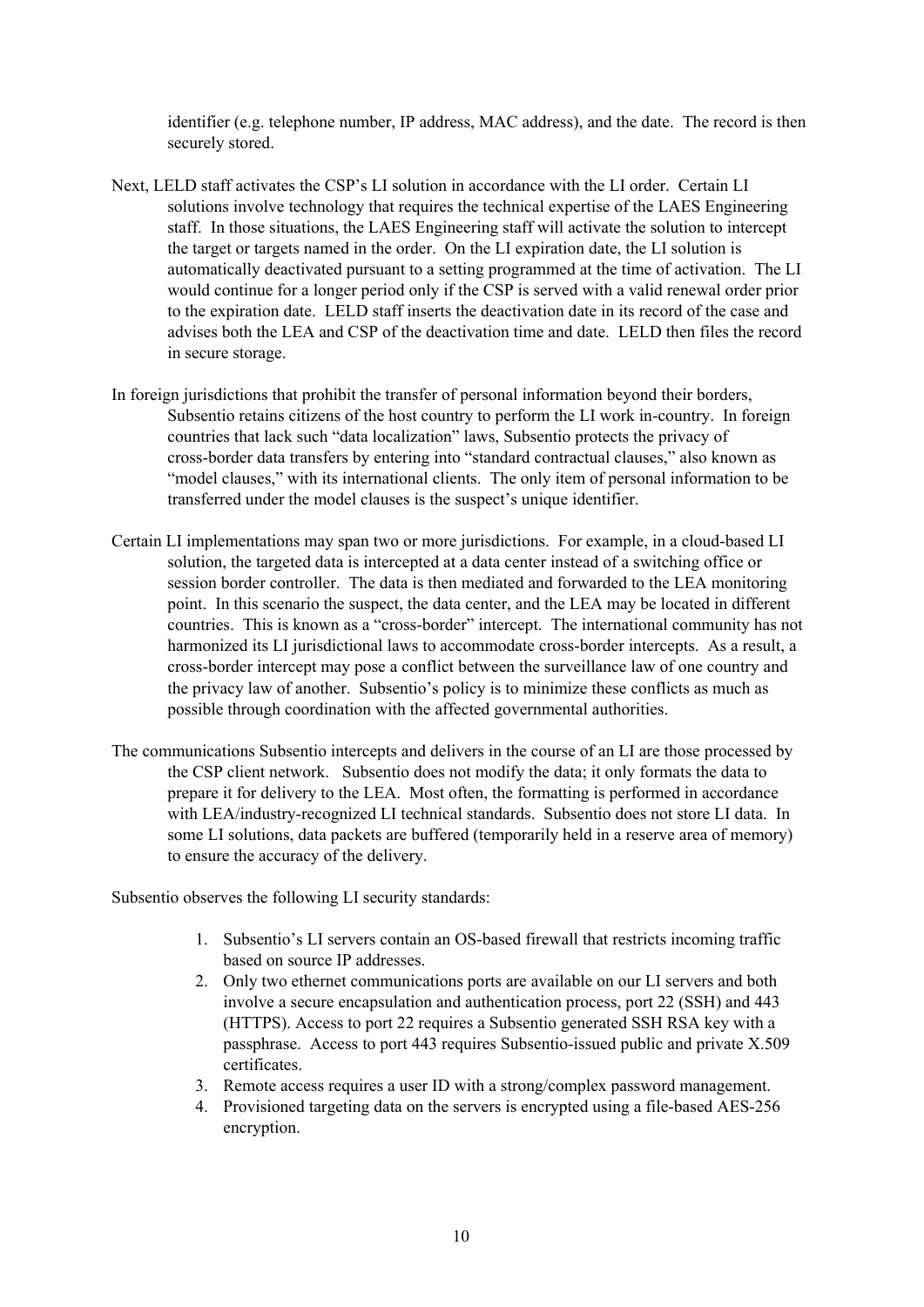- 5. LI servers and solution elements are actively monitored by our centralized web based network management system. The monitoring includes availability and performance checks and support alerts and notifications.
- 6. LI servers comply with our manufacture's application and OS recommended backup strategy.
- IMPORTANT NOTE: Not all the above security hardening controls and measures apply to all Subsentio LI solutions. In most cases, only a subset of these elements would be applicable to Subsentio's overall LI product line.

## III. **DATA PROCESSING IN THE DATA RETENTION (DR) SERVICE**

- The following GDPR policies govern Subsentio's data retention service on behalf of its CSP clients in support of LEA investigations and civil proceedings.
- In some jurisdictions (e.g. many European Union member states) the data retention statute mandates both data storage and data retrieval. In others (e.g. the U.S.) the law requires only data retrieval. Subsentio upholds the same privacy standards for both types of regulation.
- Subsentio helps CSPs comply with their obligations to disclose stored (or "historic") communications records to LEAs and requesting civil parties upon valid request. Such records are collectively known as communications data records, or "CDRs".

## A. **DR Order Validation**

- When a US-based DR order is served on a client, the order is validated by a specially-trained employee (an Analyst). DR orders in national security investigations are also reviewed by the Analysts. For foreign-based DR orders in criminal and national security proceedings, the validation is performed by the client or its counsel.
- In an emergency investigation in the US, if an LEA alerts Subsentio to a life-or-death situation (or other threat of bodily harm) and declares an emergency where there is no time to obtain regular DR authority, Subsentio would follow the emergency procedure permitted under the Electronic Communications Privacy Act. We would document the LEA representations regarding the exigent circumstances in the Subsentio platform known as the Legal Demand Tracker™ and then disclose the targeted records. Subsentio will likewise follow the emergency DR procedures of foreign jurisdictions.
- If the validation reveals a defect in the DR order, the Analyst describes the defect to the case agent/LEA. Where there is a defect in a foreign order, the client or its counsel would inform the case agent/LEA. In any event, the order is not implemented until and unless the defect is cured.

## B. **DR Order Implementation**

If the DR order is valid, the Analyst remotely and securely accesses the client's customer data repository, retrieves an automated report on the targeted CDRs, redacts from the report any CDRs not described in the order, attaches a certificate to the report to authenticate the data retrieval, transmits the combined package to the requesting party, and makes a record of the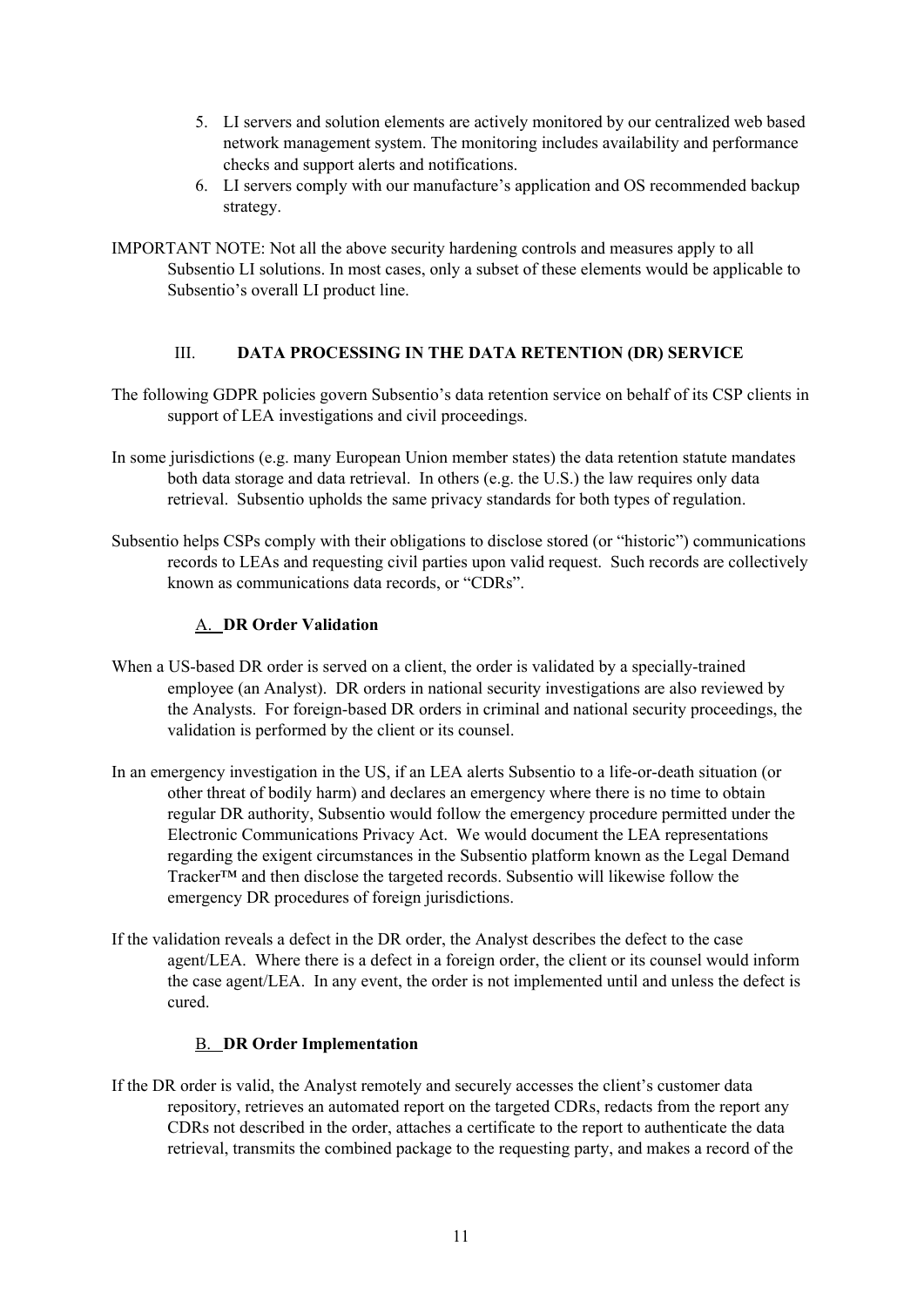transaction in Subsentio's secure Legal Demand Tracker™ (LDT) platform. Some clients prefer to accomplish the data retrieval step through a manual process. In that scenario, a designated point of contact at the client site retrieves the records and sends them to the Analyst for further processing.

- Some countries prohibit CSPs from transferring CDRs outside their jurisdictions. For clients that are subject to such data localization laws, Subsentio and the client ensure that the CDRs remain in the jurisdiction. In these nations, Subsentio hires citizens of the foreign jurisdiction to perform the above DR processing tasks in-country.
- Nations that impose data retention mandates regulate the types of CDRs that must be retained, as well as the timeframe of the retention. A commonly prescribed retention period is two years. Subsentio complies with these mandates. In the absence of a data retention mandate Subsentio stores the data for the period designated by the client. Subsentio recommends a period of two years. When the storage period expires, Subsentio securely destroys the data or returns it to the client.
- In the unlikely event of a data breach Subsentio would alert the client based on pre-defined data breach notification requirements about the circumstances of the breach. The client would then activate its data breach notification procedure to alert the affected subscribers and interested government agencies.
- In civil cases, when instructed by the client, Subsentio notifies the subscriber targeted by the DR request so the individual has an opportunity to oppose the disclosure. The person may file a motion to minimize or quash the due process. In gray-area cases, where it is unclear whether Subsentio should proceed with the disclosure, the analyst sends the targeted CDRs to the designated court representative under seal instead of the requesting party.
- CDRs are retrieved from the client as is and assembled for disclosure without alteration, except for redactions needed to limit the scope of data disclosed to the scope of data described in the order.
- Subsentio's LDT solution for DR incorporates the following security hardening controls and measures:
	- 1. Analyst and support access: requires a Subsentio-owned X.509 SSL certificate, if cloud-based storage, Amazon Web Services (AWS) security group inbound controls based on source IP address and port, and user ID with strong/complex password management.
	- 2. Data at rest: AES-256 volume encryption and automatic volume AES-265 encryption during data snapshot and SQL backup to long-term storage.
	- 3. Alerts and notifications: on synchronization, snapshot, and SQL backup on successfully and failed events.
	- 4. AWS monitoring and notifications on EC2 CPU utilization, status checks, and state changes.
- Just as an LI order may trigger a cross-border intercept, a DR order may involve the cross-border disclosure of CDRs. The international community has not harmonized its DR jurisdictional laws to accommodate such cross-border requests. As a result, a cross-border request may pose a conflict between the surveillance law of one country and the privacy law of another.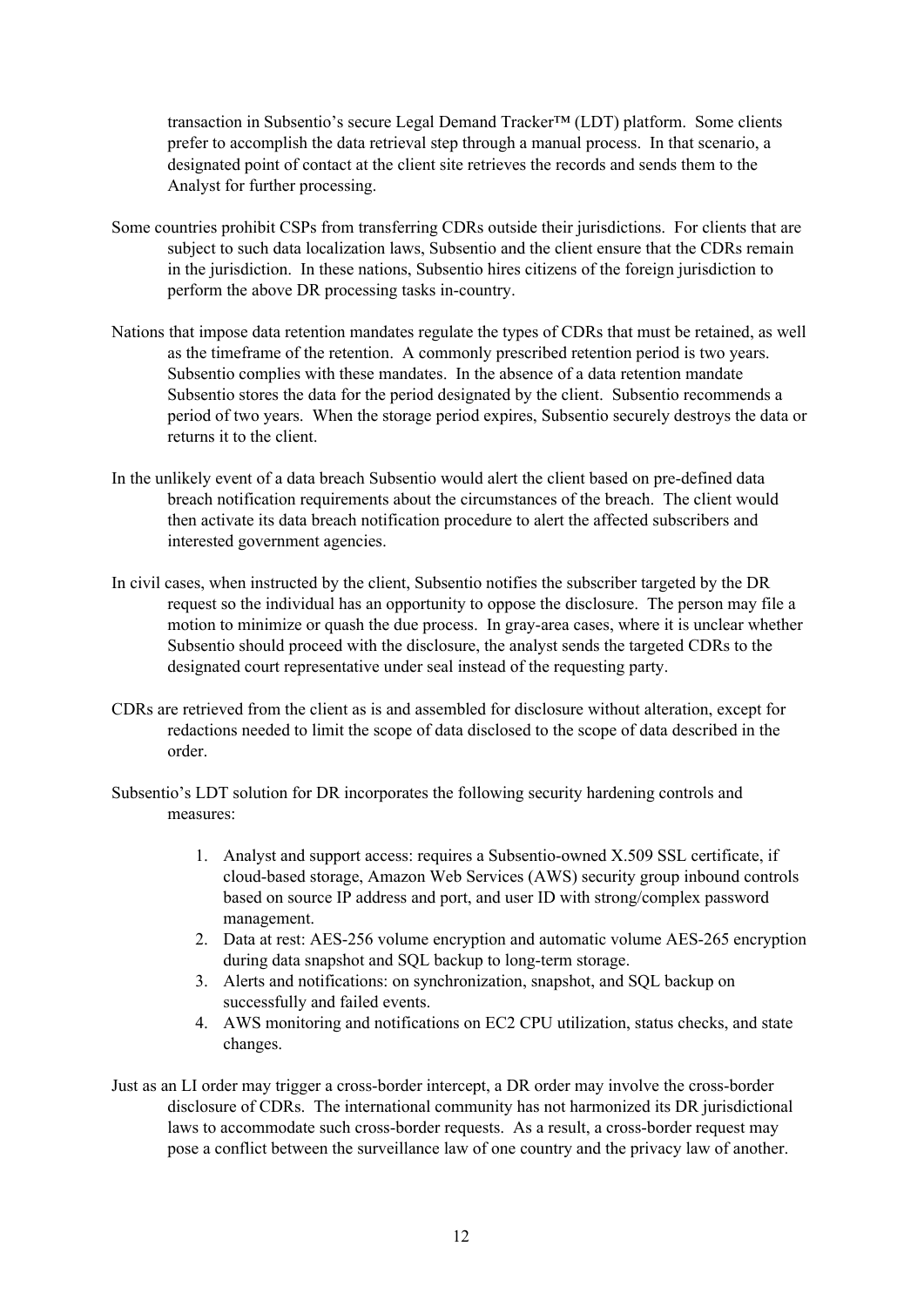Subsentio's policy is to minimize these conflicts as much as possible through coordination with the affected governmental authorities.

## **ANNEX 2: STANDARD CONTRACTUAL CLAUSES**

Company and Vendor have agreed to the following Contractual Clauses (the Clauses) with respect to the protection of privacy and fundamental rights and freedoms of individuals for the transfer by the data exporter to the data importer of the personal data specified in Appendix 1.

## Background

The data exporter has entered into a data processing addendum ("DPA") with the data importer. Pursuant to the terms of the DPA, it is contemplated that services provided by the data importer (the Services) will involve the transfer of personal data to data importer. Data importer is located in the United States, which has not adopted the GDPR standards of adequate data protection. To ensure compliance with the GDPR, the controller agrees to the provision of such Services, including the processing of personal data incidental thereto, subject to the data importer's execution of, and compliance with, the terms of these Clauses.

### *Clause 1*

#### *Definitions*

For the purposes of the Clauses:

- (a) *'personal data', 'special categories of data', 'process/processing', 'controller', 'processor', 'data subject'* and *'supervisory authority'* shall have the same meaning as in the General Data Protection Regulation (the GDPR).
- (b) '*the data exporter'* means the controller who transfers the personal data;
- (c) *'the data importer'* means the processor who agrees to receive from the data exporter personal data intended for processing on the data exporter's behalf after the transfer in accordance with the instructions and terms of these Clauses.
- (d) *'the subprocessor'* means any processor engaged by the data importer or by any other subprocessor of the data importer who agrees to receive from the data importer or from any other subprocessor of the data importer personal data exclusively intended for processing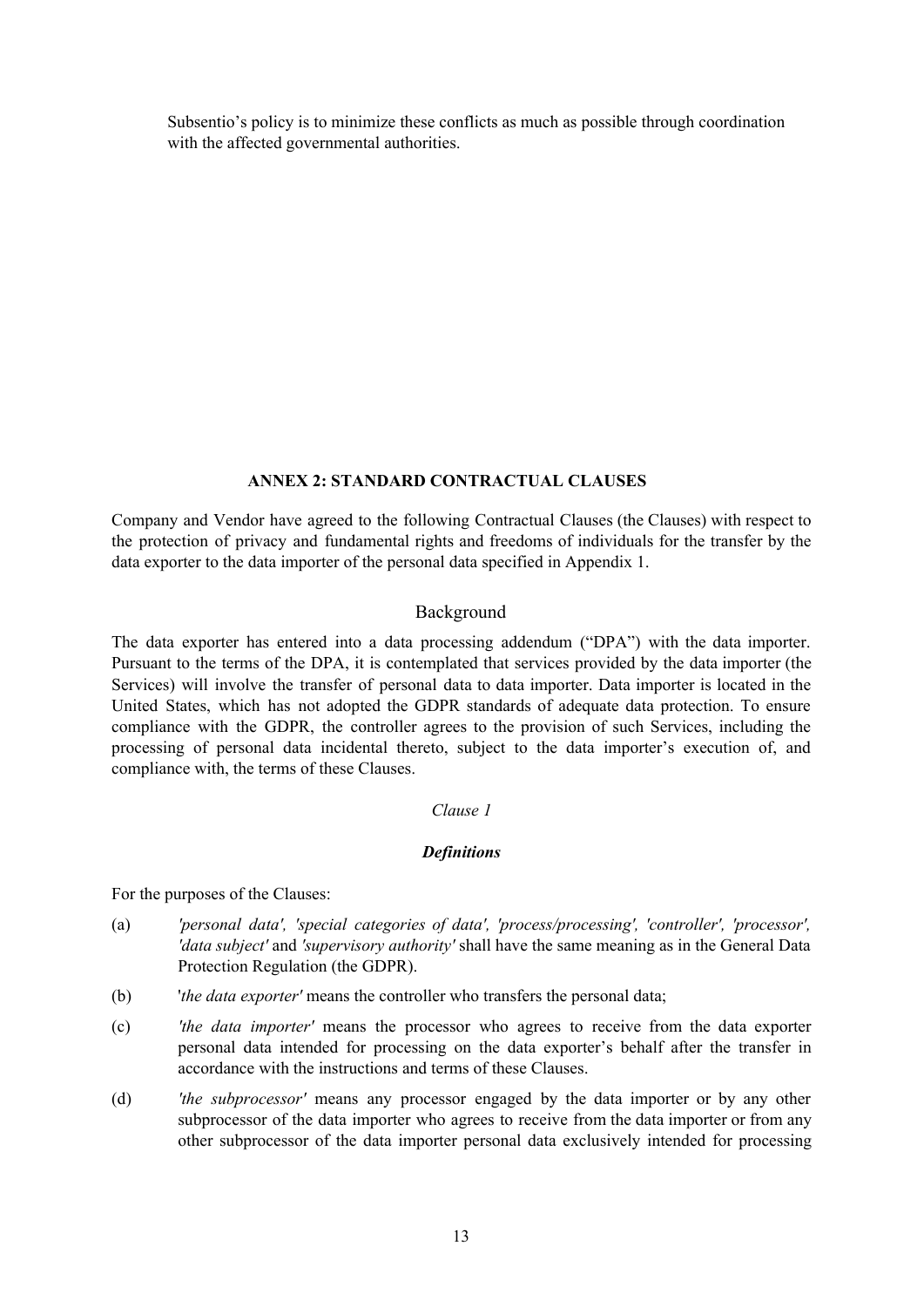activities to be carried out on behalf of the data exporter after the transfer in accordance with its instructions, the terms of the Clauses and the terms of the written subcontract;

- (e) '*the applicable data protection law'* means the legislation protecting the fundamental rights and freedoms of individuals and, in particular, their right to privacy with respect to the processing of personal data applicable to a data controller in the Member State in which the data exporter is established;
- (f) *'technical and organisational security measures'* means those measures aimed at protecting personal data against accidental or unlawful destruction or accidental loss, alteration, unauthorised disclosure or access, in particular where the processing involves the transmission of data over a network, and against all other unlawful forms of processing.

## *Clause 2*

#### *Details of the transfer*

The details of the transfer and in particular the special categories of personal data where applicable are specified in Appendix 1 which forms an integral part of the Clauses.

#### *Clause 3*

#### *Third-party beneficiary clause*

- 1. Subject to the applicable requirements of due process in criminal investigations, national security investigations, and civil litigation, the data subject can enforce against the data exporter this Clause, Clause  $4(b)$  to (i), Clause  $5(a)$  to (e), and (g) to (j), Clause  $6(1)$  and (2), Clause 7, Clause 8(2), and Clauses 9 to 12 as third-party beneficiary.
- 2. Subject to the applicable requirements of due process in criminal investigations, national security investigations, and civil litigation, the data subject can enforce against the data importer this Clause, Clause 5(a) to (e) and (g), Clause 6, Clause 7, Clause 8(2), and Clauses 9 to 12, in cases where the data exporter has factually disappeared or has ceased to exist in law unless any successor entity has assumed the entire legal obligations of the data exporter by contract or by operation of law, as a result of which it takes on the rights and obligations of the data exporter, in which case the data subject can enforce them against such entity.
- 3. Subject to the applicable requirements of due process in criminal investigations, national security investigations, and civil litigation, the data subject can enforce against the subprocessor this Clause, Clause 5(a) to (e) and (g), Clause 6, Clause 7, Clause 8(2), and Clauses 9 to 12, in cases where both the data exporter and the data importer have factually disappeared or ceased to exist in law or have become insolvent, unless any successor entity has assumed the entire legal obligations of the data exporter by contract or by operation of law as a result of which it takes on the rights and obligations of the data exporter, in which case the data subject can enforce them against such entity. Such third-party liability of the subprocessor shall be limited to its own processing operations under the Clauses.
- 4. Subject to the applicable requirements of due process in criminal investigations, national security investigations, and civil litigation, the parties do not object to a data subject being represented by an association or other body if the data subject so expressly wishes and if permitted by national law.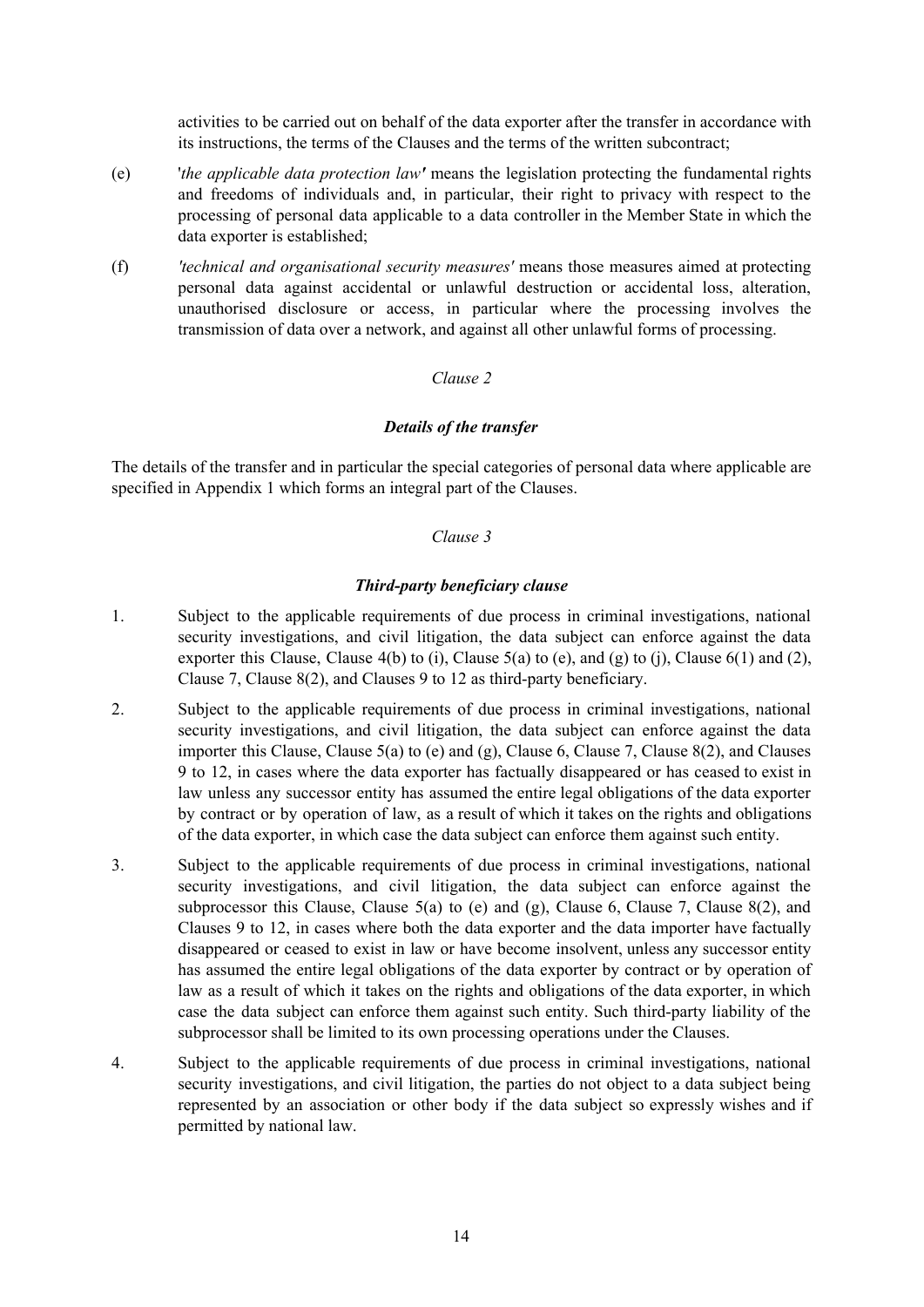#### *Clause 4*

#### *Obligations of the data exporter*

The data exporter agrees and warrants:

- (a) that the processing, including the transfer itself, of the personal data has been and will continue to be carried out in accordance with the relevant provisions of the applicable data protection law (and, where applicable, has been notified to the relevant authorities of the Member State where the data exporter is established) and does not violate the relevant provisions of that State;
- (b) that it has instructed and throughout the duration of the personal data processing services will instruct the data importer to process the personal data transferred only on the data exporter's behalf and in accordance with the applicable data protection law and the Clauses;
- (c) that the data importer will provide sufficient guarantees in respect of the technical and organisational security measures specified in Appendix 2 to this contract;
- (d) that after assessment of the requirements of the applicable data protection law, the security measures are appropriate to protect personal data against accidental or unlawful destruction or accidental loss, alteration, unauthorised disclosure or access, in particular where the processing involves the transmission of data over a network, and against all other unlawful forms of processing, and that these measures ensure a level of security appropriate to the risks presented by the processing and the nature of the data to be protected having regard to the state of the art and the cost of their implementation;
- (e) that it will ensure compliance with the security measures;
- (f) that, if the transfer involves special categories of data, the data subject has been informed or will be informed before, or as soon as possible after, the transfer that its data could be transmitted to a third country not providing adequate protection within the meaning of the GDPR.
- (g) to forward any notification received from the data importer or any subprocessor pursuant to Clause 5(b) and Clause 8(3) to the data protection supervisory authority if the data exporter decides to continue the transfer or to lift the suspension;
- (h) to make available to the data subjects upon request a copy of the Clauses, with the exception of Appendix 2, and a summary description of the security measures, as well as a copy of any contract for subprocessing services which has to be made in accordance with the Clauses, unless the Clauses or the contract contain commercial information, in which case it may remove such commercial information;
- (i) that, in the event of subprocessing, the processing activity is carried out in accordance with Clause 11 by a subprocessor providing at least the same level of protection for the personal data and the rights of data subject as the data importer under the Clauses; and
- (j) that it will ensure compliance with Clause  $4(a)$  to (i).

## *Clause 5*

## *Obligations of the data importer*

The data importer agrees and warrants: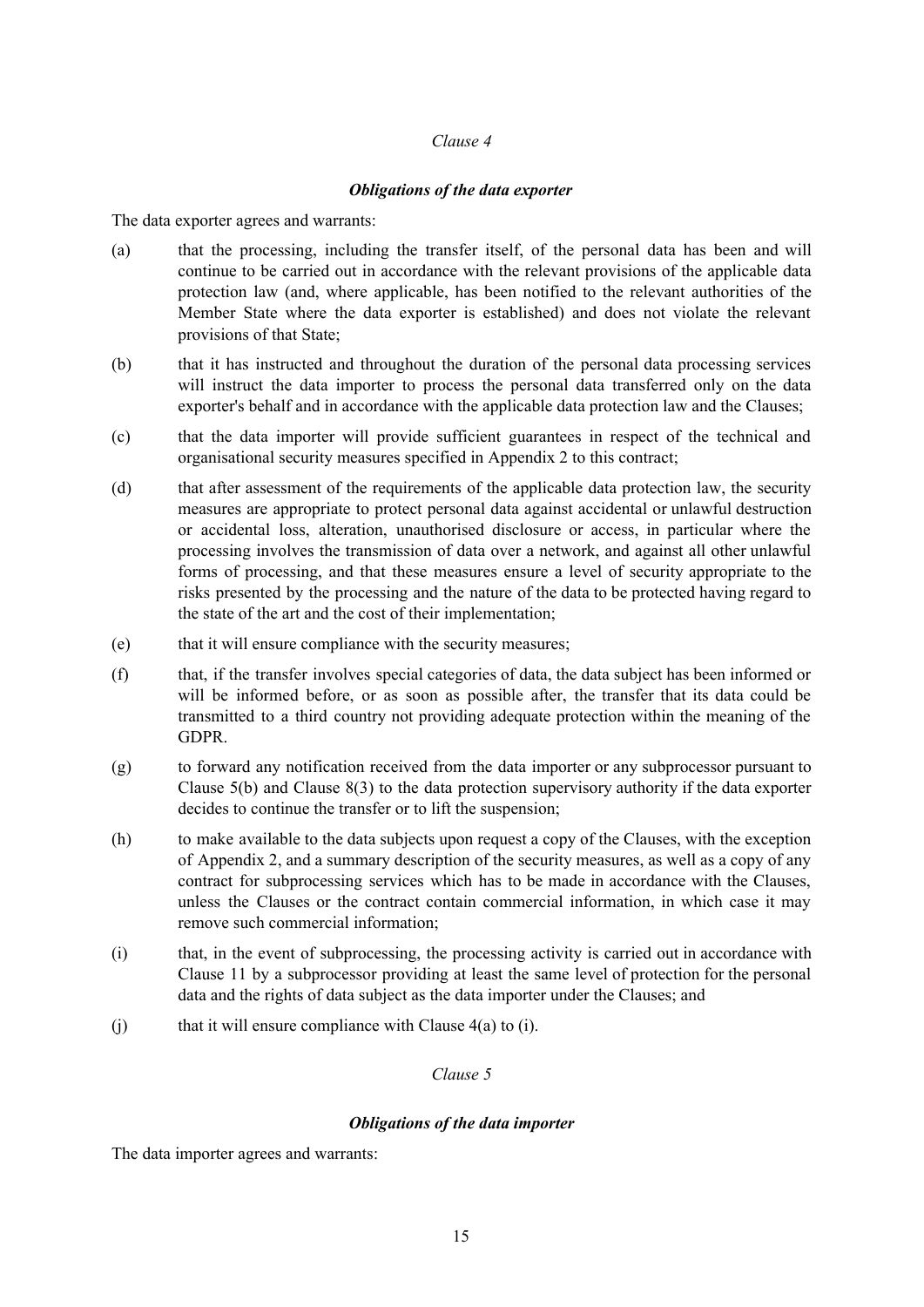- (a) to process the personal data only on behalf of the data exporter and in compliance with its instructions and the Clauses; if it cannot provide such compliance for whatever reasons, it agrees to inform promptly the data exporter of its inability to comply, in which case the data exporter is entitled to suspend the transfer of data and/or terminate the contract;
- (b) that it has no reason to believe that the legislation applicable to it prevents it from fulfilling the instructions received from the data exporter and its obligations under the contract and that in the event of a change in this legislation which is likely to have a substantial adverse effect on the warranties and obligations provided by the Clauses, it will promptly notify the change to the data exporter as soon as it is aware, in which case the data exporter is entitled to suspend the transfer of data and/or terminate the contract;
- (c) that it has implemented the technical and organisational security measures specified in Appendix 2 before processing the personal data transferred;
- (d) that it will promptly notify the data exporter about:
	- (i) any legally binding request for disclosure of the personal data by a law enforcement authority unless otherwise prohibited, such as a prohibition under criminal law to preserve the confidentiality of a law enforcement investigation,
	- (ii) any accidental or unauthorised access, and
	- (iii) any request received directly from the data subjects without responding to that request, unless it has been otherwise authorised to do so;
- (e) to deal promptly and properly with all inquiries from the data exporter relating to its processing of the personal data subject to the transfer and to abide by the advice of the supervisory authority with regard to the processing of the data transferred;
- (f) at the request of the data exporter to submit its data processing facilities for audit of the processing activities covered by the Clauses which shall be carried out by the data exporter or an inspection body composed of independent members and in possession of the required professional qualifications bound by a duty of confidentiality, selected by the data exporter, where applicable, in agreement with the supervisory authority;
- (g) to make available to the data subject upon request a copy of the Clauses, or any existing contract for subprocessing, unless the Clauses or contract contain commercial information, in which case it may remove such commercial information, with the exception of Appendix 2 which shall be replaced by a summary description of the security measures in those cases where the data subject is unable to obtain a copy from the data exporter;
- (h) that, in the event of subprocessing, it has previously informed the data exporter and obtained its prior written consent;
- (i) that the processing services by the subprocessor will be carried out in accordance with Clause 11;
- (j) to send promptly a copy of any subprocessor agreement it concludes under the Clauses to the data exporter.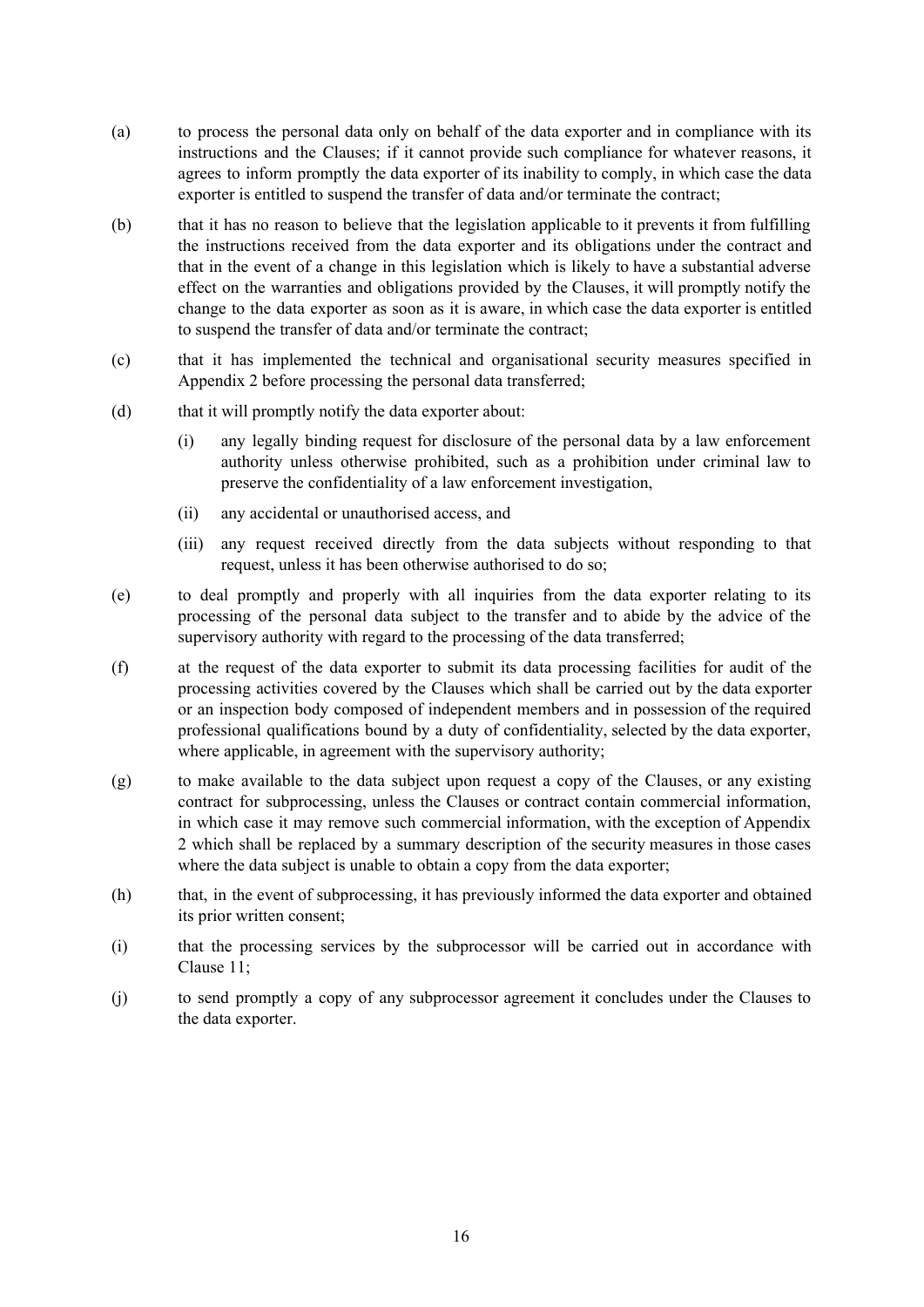#### *Clause 6*

## *Liability*

- 1. The parties agree that any data subject, who has suffered damage as a result of any breach of the obligations referred to in Clause 3 or in Clause 11 by any party or subprocessor is entitled to receive compensation from the data exporter for the damage suffered.
- 2. If a data subject is not able to bring a claim for compensation in accordance with paragraph 1 against the data exporter, arising out of a breach by the data importer or his subprocessor of any of their obligations referred to in Clause 3 or in Clause 11, because the data exporter has factually disappeared or ceased to exist in law or has become insolvent, the data importer agrees that the data subject may issue a claim against the data importer as if it were the data exporter, unless any successor entity has assumed the entire legal obligations of the data exporter by contract of by operation of law, in which case the data subject can enforce its rights against such entity.
- The data importer may not rely on a breach by a subprocessor of its obligations in order to avoid its own liabilities.
- 3. If a data subject is not able to bring a claim against the data exporter or the data importer referred to in paragraphs 1 and 2, arising out of a breach by the subprocessor of any of their obligations referred to in Clause 3 or in Clause 11 because both the data exporter and the data importer have factually disappeared or ceased to exist in law or have become insolvent, the subprocessor agrees that the data subject may issue a claim against the data subprocessor with regard to its own processing operations under the Clauses as if it were the data exporter or the data importer, unless any successor entity has assumed the entire legal obligations of the data exporter or data importer by contract or by operation of law, in which case the data subject can enforce its rights against such entity. The liability of the subprocessor shall be limited to its own processing operations under the Clauses.

## *Clause 7*

#### *Mediation and jurisdiction*

- 1. The data importer agrees that if the data subject invokes against it third-party beneficiary rights and/or claims compensation for damages under the Clauses, the data importer will accept the decision of the data subject:
	- (a) to refer the dispute to mediation, by an independent person or, where applicable, by the supervisory authority;
	- (b) to refer the dispute to the courts in the Member State in which the data exporter is established.
- 2. The parties agree that the choice made by the data subject will not prejudice its substantive or procedural rights to seek remedies in accordance with other provisions of national or international law.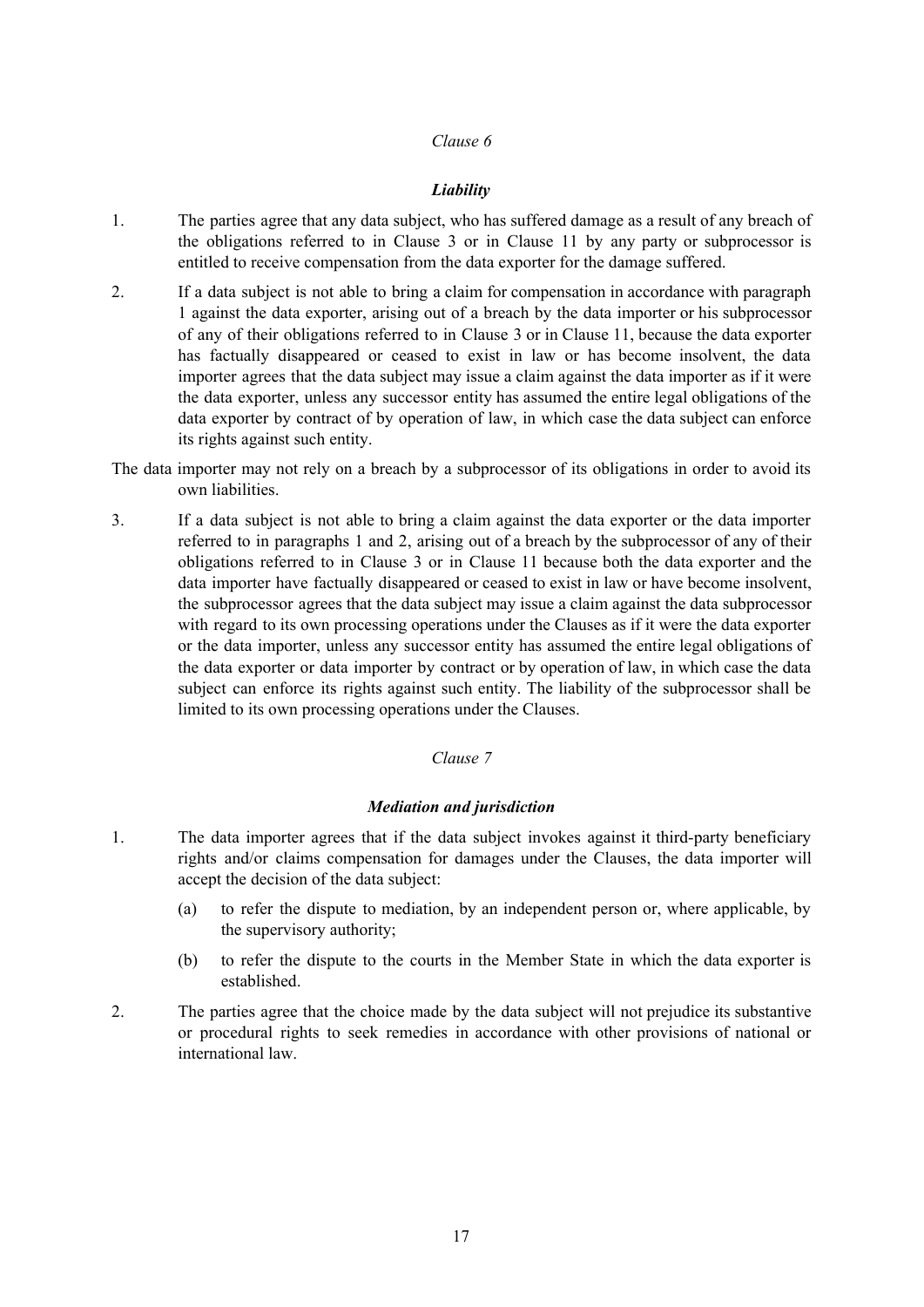#### *Clause 8*

#### *Cooperation with supervisory authorities*

- 1. The data exporter agrees to deposit a copy of this contract with the supervisory authority if it so requests or if such deposit is required under the applicable data protection law.
- 2. The parties agree that the supervisory authority has the right to conduct an audit of the data importer, and of any subprocessor, which has the same scope and is subject to the same conditions as would apply to an audit of the data exporter under the applicable data protection law.
- 3. The data importer shall promptly inform the data exporter about the existence of legislation applicable to it or any subprocessor preventing the conduct of an audit of the data importer, or any subprocessor, pursuant to paragraph 2. In such a case the data exporter shall be entitled to take the measures foreseen in Clause 5 (b).

#### *Clause 9*

## *Governing Law*

The Clauses shall be governed by the law of the Member State in which the data exporter is established.

#### *Clause 10*

#### *Variation of the contract*

The parties undertake not to vary or modify the Clauses. This does not preclude the parties from adding clauses on business related issues where required as long as they do not contradict the Clause.

#### *Clause 11*

#### *Subprocessing*

- 1. The data importer shall not subcontract any of its processing operations performed on behalf of the data exporter under the Clauses without the prior written consent of the data exporter. Where the data importer subcontracts its obligations under the Clauses, with the consent of the data exporter, it shall do so only by way of a written agreement with the subprocessor which imposes the same obligations on the subprocessor as are imposed on the data importer under the Clauses. Where the subprocessor fails to fulfil its data protection obligations under such written agreement the data importer shall remain fully liable to the data exporter for the performance of the subprocessor's obligations under such agreement.
- 2. The prior written contract between the data importer and the subprocessor shall also provide for a third-party beneficiary clause as laid down in Clause 3 for cases where the data subject is not able to bring the claim for compensation referred to in paragraph 1 of Clause 6 against the data exporter or the data importer because they have factually disappeared or have ceased to exist in law or have become insolvent and no successor entity has assumed the entire legal obligations of the data exporter or data importer by contract or by operation of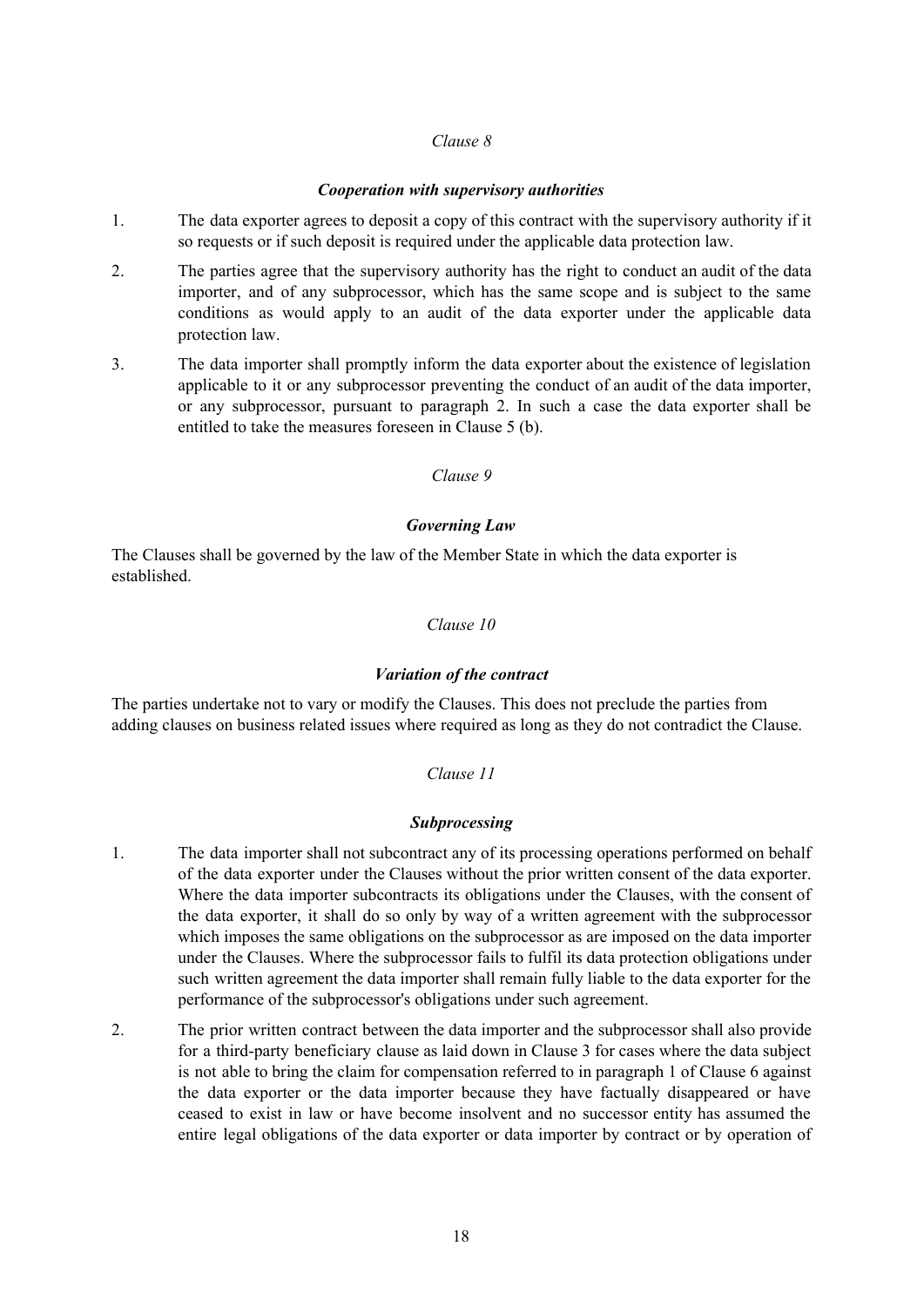law. Such third-party liability of the subprocessor shall be limited to its own processing operations under the Clauses.

- 3. The provisions relating to data protection aspects for subprocessing of the contract referred to in paragraph 1 shall be governed by the law of the Member State in which the data exporter is established.
- 4. The data exporter shall keep a list of subprocessing agreements concluded under the Clauses and notified by the data importer pursuant to Clause 5 (j), which shall be updated at least once a year. The list shall be available to the data exporter's data protection supervisory authority.

## *Clause 12*

#### *Obligation after the termination of personal data processing services*

- 1. The parties agree that on the termination of the provision of data processing services, the data importer and the sub-processor shall, at the choice of the data exporter, return all the personal data transferred and the copies thereof to the data exporter or shall destroy all the personal data and certify to the data exporter that it has done so, unless legislation imposed upon the data importer prevents it from returning or destroying all or part of the personal data transferred. In that case, the data importer warrants that it will guarantee the confidentiality of the personal data transferred and will not actively process the personal data transferred anymore.
- 2. The data importer and the subprocessor warrant that upon request of the data exporter and/or of the supervisory authority, it will submit its data processing facilities for an audit of the measures referred to in paragraph 1.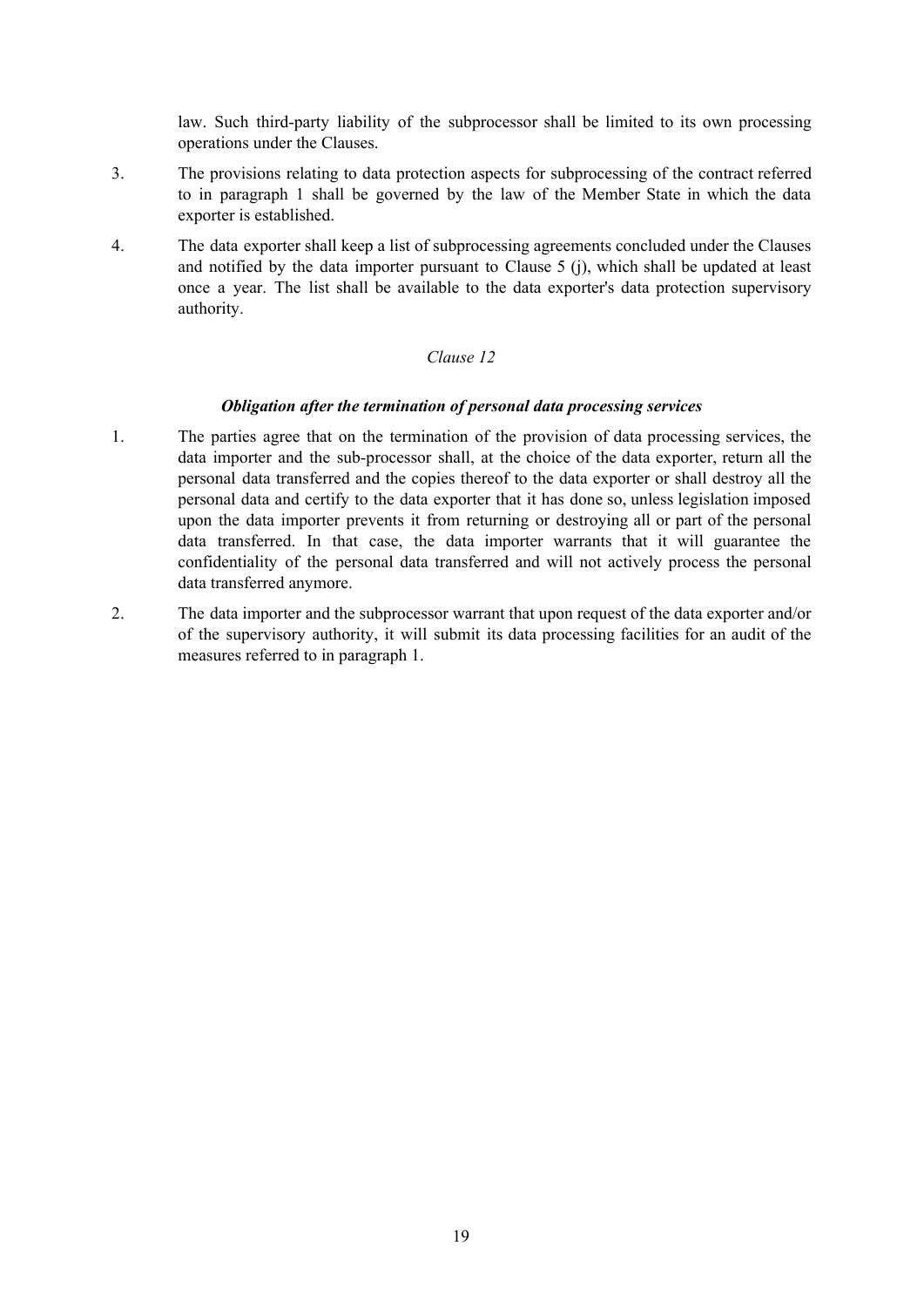# **APPENDIX 1 TO THE STANDARD CONTRACTUAL CLAUSES**

This Appendix forms part of the Clauses.

## **Data subjects**

The personal data transferred concern the following categories of data subjects: Suspects in criminal investigations, suspects in national security investigations, and parties in civil court proceedings.

## **Categories of data**

The personal data transferred concern the following categories of data:

The data importer organizes data into three categories: (1) national security; (2) personal/case sensitive; and (3) and non-sensitive. Within data categories one and two, the data exporter will, as needed to comply with applicable due process demands, transfer to the data importer an item of personal data, namely the suspect's unique identifier (e.g. telephone number, IP address, MAC address).

## **Special categories of data (if appropriate)**

The personal data transferred concern the following special categories of data:  $N/A$ 

## **Processing operations**

The personal data transferred will be subject to the following basic processing activities: The data importer shall use the above-described unique identifier to provision lawful surveillance on the data exporter's behalf. For a detailed description of the provisioning process, see Annex 1 of the Addendum to which this appendix is attached.